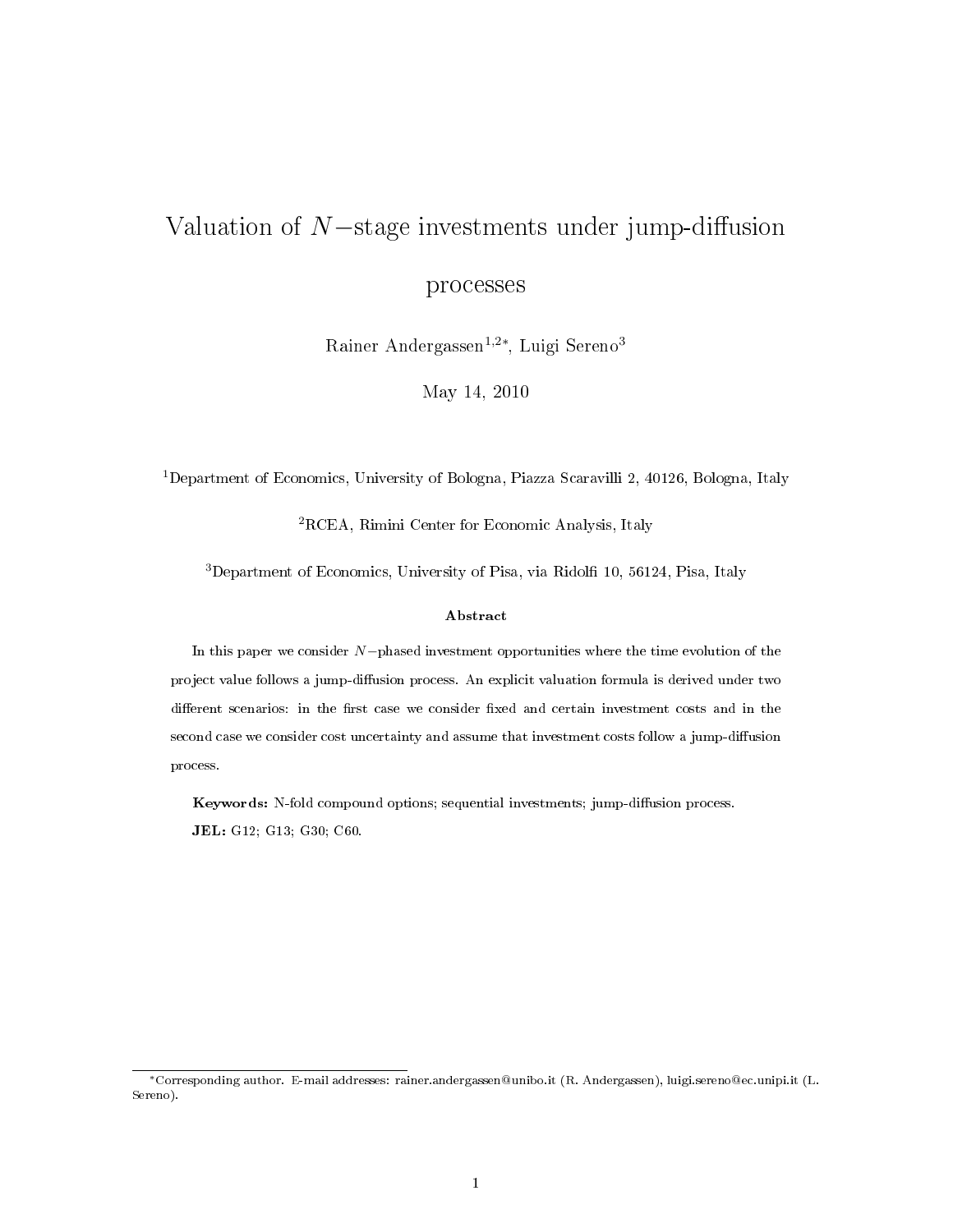## 1 Introduction

As several researchers have noted, R&D investments are essentially real growth options because the value of early projects stems not so much from their expected cash flows as from the follow-up opportunities they may create. At each stage the company may decide to exercise the option or not, that is to continue to invest in the project or to shut it down. This is, for instance, the case of the development of new drugs, which begins with research that leads with some probability to a new compound and which continues with testing and concludes with the construction of a production facility and the marketing of the product. Inventors in this field regularly file applications on a large number of drugs and therapies before knowing whether those drugs will be safe and successful<sup>1</sup>. Given the flexibility and uncertainty involved in such projects, traditional tools fail to capture the value of R&D investments.

In the present paper we consider R&D investment opportunities that are by their nature sequential and where strategically relevant, new information may arrive at each investment stage. Such investments can be best modeled as an N−fold compound option on the commercialization phase where in each of the N stages the company faces the option of shutting the project down or of continuing its operations, that is, to continue to invest in the project. The arrival of new strategically important information at discrete points in time can be accommodated by modelling the dynamics of the project value as a jump-diffusion process<sup>2</sup>, where the Gaussian diffusion process represents business-as-usual uncertainty and where punctuated jumps at random intervals represent exceptional events such as major project failures or important breakthroughs. Indeed, apart from the obvious market risk, research intensive firms face a number of risks, that, for convenience, we summarize under the heading "rare events". Under the assumption of lognormality of the jump distribution we analytically solve the valuation problem of an  $N$ -staged investment opportunity under two different scenarios. Firstly, we consider the case where investment costs are deterministic and perfectly known at the beginning of the project. Secondly, we consider the case where investment costs are stochastic and unknown at the beginning of the project, but where it is known that they follow a jump-diffusion process.

The paper is organized as follows. Section 2 provides an overview of the related economic litera-

<sup>&</sup>lt;sup>1</sup>In the USA, for example, because of FDA regulation, R&D activity for a new drug can be divided into five major phases: (1) discovery and pre-clinical research, (2) phase I clinical trials, (3) phase II clinical trials, (4) phase III clinical trials and (5) regulatory review and approval. Each phase represents an option on a new phase of the process. Therefore, R&D projects can be considered as N−fold compound options. See, for example, Cassimon et al., (2004) where R&D projects of pharmaceutical companies are valued using 6-fold compound options.

 $^2$ Recent literature argues that jump-diffusion processes better represent the return dynamics of financial and real asset. Such processes may account for fat tails and skewness of probability distributions. See Boyarchenko (2004) for further information.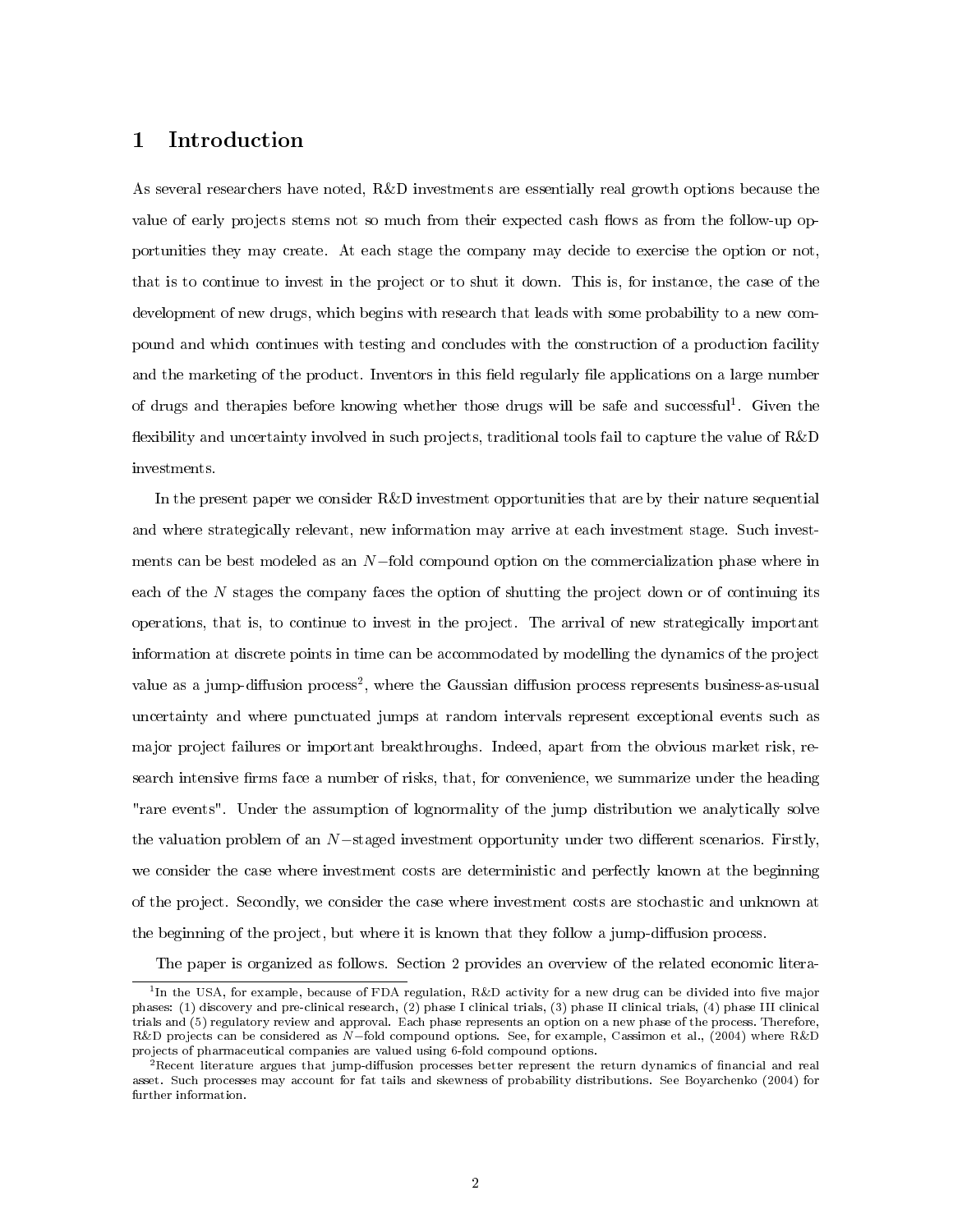ture. Section 3 provides a description of the economic model and derives a closed-form solution for a  $N$ –fold compound call option with a mixed jump-diffusion process. An extension to the pricing of a N−fold compound option where both the underlying project value and the investment cost follow jump-diffusion processes is presented in Section 4. In Section 5, we provide numerical results. The final section concludes the paper.

## 2 Literature review

The literature on the valuation of real investments under jumps is growing quickly. Pennings and Lint (1997) provide a real options model for valuing R&D projects, which assumes a pure jump process for the underlying project value and studies the consequences of this modelling in a real-world investment context. Martzoukos and Trigeorgis (2002) value single stage investment options when the underlying project value follows a log-normal jump-diffusion process involving multiple types of rare events. In this way, they are able to simultaneously represent the discontinuous changes of the project value due to different, unexpected events (i.e., political, technological, competitive etc.). Our model is related to Martzoukos and Trigeorgis's work but we value an N−staged investment project when the underlying asset undergoes only one class of rare events in each time interval. We also consider the case of investment costs following jump-diffusion dynamics, whereas in Martzoukos and Trigeorgis (2002) investment costs are assumed to be constant. Moreover, Wu and Yen (2007) develop a simple model for pricing (non-nested) real growth options that considers uncertainty regarding the project value, investment cost, and the jumps in the underlying value, and do not consider jumps in the investment cost. Some papers incorporate different distributions of jump sizes into the valuation problem of real options. Boyarchenko (2004), for example, extends the standard model of irreversible investment under uncertainty to a wide class of jump-diffusion processes, namely Lévy processes. Analytical solutions for (real) option prices under Lévy processes are also given by Mordecki (2002) e Agliardi (2009).

Compound options have been extensively used in the finance literature to evaluate sequential investment opportunities. Geske (1979a) shows that risky securities with sequential payouts can be valued as compound options. Carr (1988) analyzes sequential compound options, of the form of options to acquire subsequent options to exchange an underlying risky asset for another risky asset<sup>3</sup>. Gukhal (2004) derives analytical valuation formulas for 2−fold compound options when the underlying value follows a log-normal jump-diffusion process. He then applies these results to value extendible

<sup>3</sup>Lee and Paxson (2001) have applied Carr's compound exchange option formula to R&D investments valuation.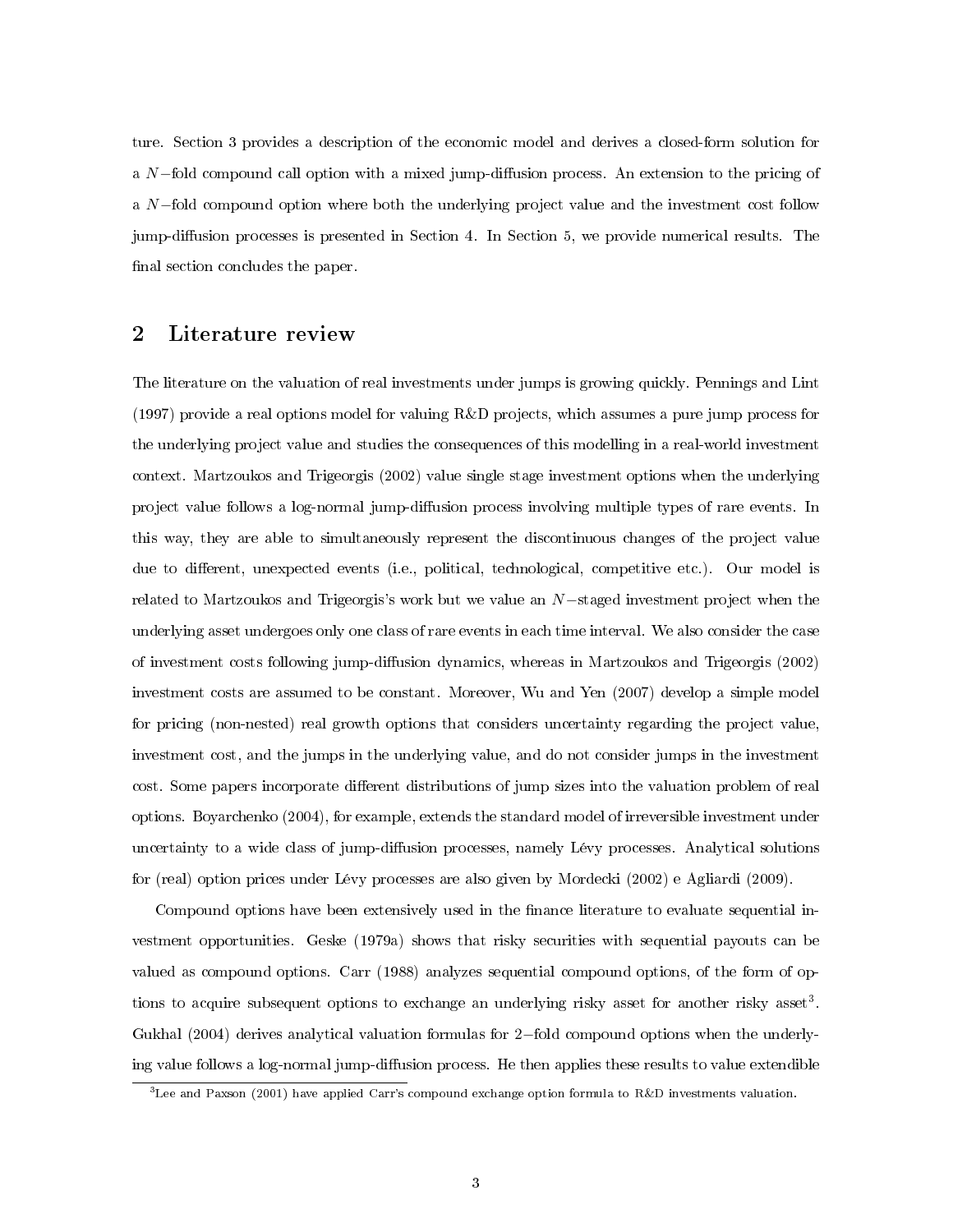options and American call options on stocks that pay continuous and discrete dividends. Using some properties of multivariate normal integrals, the present paper generalizes Gukhal's (2004) result for jump-diffusion compound options to the case of  $N$ -fold compound options and applies the result to the valuation of sequential investment options in which both the project value and investment cost  $(i.e., the strike price) follow log-normal jump-diffusion processes. \n*Agliardi and Agliardi* (2005) derive a$ closed-form solution for European-style N−fold compound call options in the case of time-dependent volatility and interest rate. Their procedure consists of solving N−nested Black-Scholes partial differential equations<sup>4</sup>. Differently from their approach, we consider a real investment problem and use the risk-neutral argument (Harrison and Kreps, 1979) to calculate the expected present value of the  $N$ –fold compound option and moreover we consider jump-diffusion processes for the underlying values. Lee et. al., (2008) also propose a generalized pricing formula and sensitivity analysis for sequential compound options by using the risk-neutral method but assume that uncertainty is one-dimensional by modeling the underlying value as a geometric Brownian process.

## 3 A valuation formula for sequential investment opportunities

We consider the valuation problem of a risk-neutral entrepreneur who, at time 0, considers to invest in a project whose commercial phase cannot be launched before a pilot phase consisting of  $N$  stages of investment is completed. Let  $T_1$  be the time of the market launch of the product, when, upon bearing the commercialization cost  $I_1$ , the firm earns the project value V. The project payoff at time  $T_1$  is max  ${V - I_1, 0}$  and let  $F_1(V, t)$  denote the value at time t of this simple investment opportunity. We assume that the commercialization phase is reached upon investing an amount  $I_k$ , at time period  $T_k$ , for  $k = 2, ..., N$  and with  $T_1 \ge T_2 \ge ... \ge T_N^5$ .  $T_N$  is therefore the time period the project starts and  $I_N$  is the start up cost, while  $T_k$  and  $I_k$  are maturities of intermediate phases which lead up to the commercialization phase and their respective investment costs. The N−staged investment problem may be viewed as a compound option, that is options on options, and its value may be derived in a recursive way. Let us now define a sequence of call options, with value  $F_k$ , on the call option whose value is  $F_{k-1}$ , with exercise price  $I_k$  and expiry date  $T_k$ , for  $k = 2, ..., N$ . The k-fold compound option value can be written in a recursive way and its final payoff at the option's maturity date  $T_k$  is given

 $^4$ In essence, at the first step the underlying option is priced according to the Black-Scholes formula then, compound options are priced as options on the securities whose values have already been found in earlier steps.

<sup>&</sup>lt;sup>5</sup>Following the capital budgeting literature, we assume that the option's maturities  $T_k$  are deterministic. This is because in many industries (e.g. pharmaceuticals) R&D managers break down R&D programs into a sequence of decision points, where they can decide either to abandon the underlying project or to enter the next stage of R&D.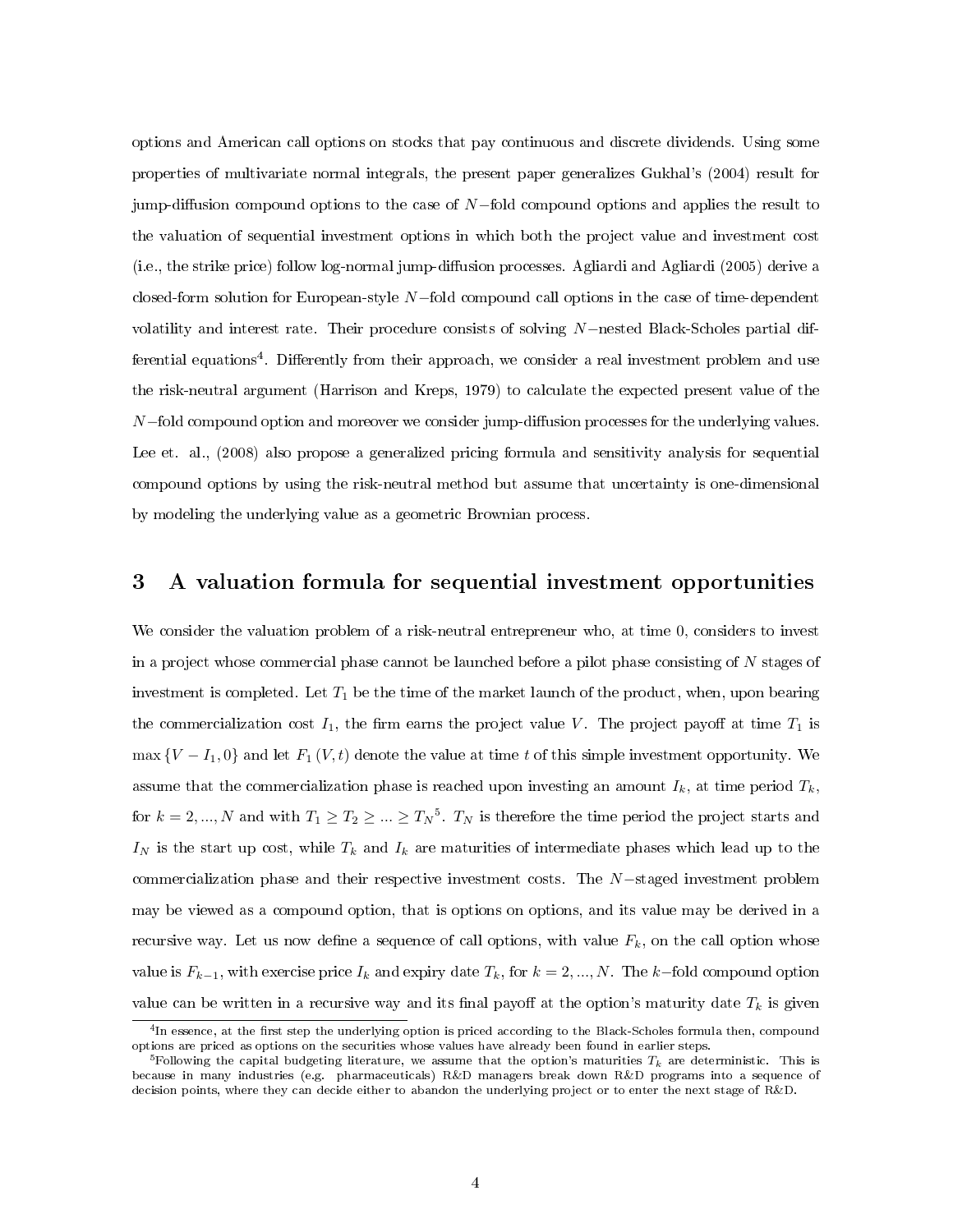by:

$$
F_k(F_{k-1}(V,T_k),T_k) = \max\{F_{k-1}(V,T_k) - I_k,0\},\tag{1}
$$

for  $k = 2, ..., N$  and where  $F_{k-1}(V, T_k)$  stands for the value of the underlying compound option at time  $T_k$  and  $I_k$  is the exercise price. According to (1), at time  $T_k$ , the firm faces the option of investing an amount  $I_k$ , gaining access to stage  $k-1$  of the project whose value is  $F_{k-1}(V, T_k)$ , or to shut the project down. The option will be exercised if  $F_{k-1} (V, T_k) > I_k$ , that is, if the expected present value of the project at time  $T_k$  exceeds the investment cost.

We assume deterministic investment costs  $I_k$ , for  $k = 1, 2, ..., N$ , which are perfectly known at time 0; the project value is unknown and uncertain and, denoting by  $V_t$  the time  $t \in [0, T_1]$  evaluation of the project, we assume that  $V_t$  follows a jump-diffusion process:

$$
dV_t = \alpha V_t dt + \sigma V_t dz_t + (Y - 1) V_t dq_t,
$$
\n
$$
(2)
$$

where  $\alpha$  is the drift rate,  $\sigma$  is the volatility of the Brownian part of the process, conditional on no jumps occurring,  $dz$  is a standard Gauss-Wiener process and  $dq$  is a Poisson process with constant intensity  $\lambda$  (> 0). Therefore,  $dq = 0$  with probability  $1-\lambda dt$  and  $dq = 1$  with probability  $\lambda dt$ , or, in other words, over a small time period dt, the probability of a jump in V is  $\lambda dt$ , where the random variable  $(Y - 1)$  accounts for the relative jump amplitude. The average relative jump size,  $E[Y - 1]$ is denoted by  $K$ , where  $E$  is the expectation operator over the distribution function of Y under the objective probability measure  $\mathbb{P}$ . We assume that the random variable Y and the Poisson process  $dq$ are independent of each other and also independent of the Brownian motion  $dz$ .

The project value V as given by (2) has two sources of uncertainty. The term  $\sigma dz$  corresponds to "business-as-usual" uncertainty, while the term  $dq$  describes rare events. For example, new drugs can turn into mega-selling blockbuster products or alternatively, suffer clinical trial failures and withdrawal from the market. If the Poisson event does not occur  $(dq = 0)$ , then the return dynamics would be identical to those presented by Black and Scholes (1973) and Merton (1973). If, on the other hand the Poisson event occurs, then  $(Y - 1)$  is an impulse function which takes the project value from V to VY, where we assume that Y is drawn from a lognormal distribution with parameter  $(\mu_J, \sigma_J^2)^6$ . The coefficients  $(\mu_J, \sigma_J^2)$  are constants.

<sup>&</sup>lt;sup>6</sup>That is,  $E[\ln(Y)] = \mu_J$  and  $Var[\ln(Y)] = \sigma_J^2$ , so  $E[Y] = \exp(\mu_J + \frac{1}{2}\sigma_J^2)$ . We impose this assumption on the distribution of jump sizes since this is the simplest type of model that illustrates the intuition underlying an N−fold compound options valuation with jumps.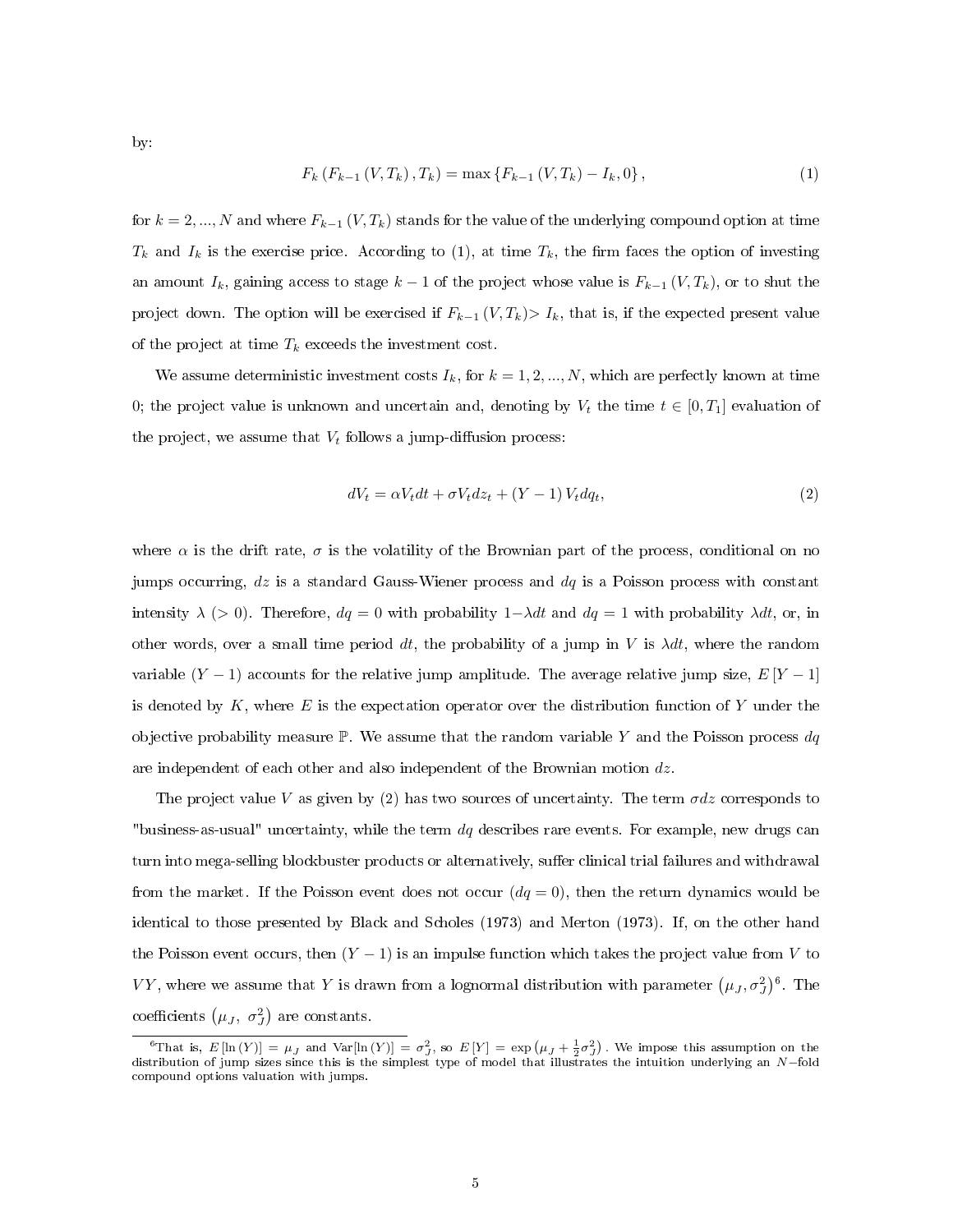We assume that the firm achieves risk neutrality by holding a diversified portfolio of activities. In other words, we assume that its portfolio of activities features negatively correlated risk factors, thereby gaining risk insulation and earning, in expected terms, the exogenously given risk-neutral rate of return  $r \geq 0$ . Under this assumption, the risk-neutral project value can be described by the following stochastic differential equation:

$$
dV_t = \mu^* V_t dt + \sigma V_t dz_t^* + (Y - 1) V_t dq_t, \tag{3}
$$

where  $dz^*$  is a standard Wiener process<sup>7</sup>, dq, Y are as above, independently distributed of  $dz^*$  and  $\mu^*$ is such that the discounted project value is a martingale under Q:

$$
\mu^* = r - \lambda K = r - \lambda \left[ \exp\left(\mu_J + \frac{1}{2}\sigma_J^2\right) - 1 \right].
$$

In the sequential investment model, we want to determine the value of the investment opportunity  $F_k(F_{k-1}(V, T_k), T_k)$  at each stage  $T_k$ ,  $k = 2, ..., N$ , of the project, with  $F_k(F_{k-1}(V, T_k), T_k) =$  $\max\left\{F_{k-1}\left(V,T_k\right)-I_k,0\right\}$ , being the boundary condition. Let  $V_k^*$  denote the value of  $V$  such that the underlying option is at the money at time  $T_k$ , i.e.,

$$
V_{T_k}=V_k^*
$$

where  $V_k^*$  solves:

$$
F_{k-1}\left(V,T_k\right) - I_k = 0
$$

for  $k \geq 2$  and  $V_1^* = I_1$ . Then,

$$
F_k\left[F_{k-1}\left(V,T_k\right),T_k\right] = \begin{cases} F_{k-1}\left(V,T_k\right) - I_k & \text{if } V_{T_k} \ge V_k^* \\ 0 & \text{if } V_{T_k} < V_k^* \end{cases}
$$

.

In other words, if the value of V at time  $T_k$ , is greater than  $V_k^*$ , the firm continues to invest in the project, i.e. the compound option will be exercised, while for values less than  $V_k^*$  it will be abandoned. Note that the critical values  $V_k^*$  are determined recursively and their existence and uniqueness are

<sup>7</sup> If through portfolio diversication the investor replicates the market valuation of the project and if the jump risk is diversifiable, then according to the CAPM  $\alpha = r' + \beta \sigma$ , where  $\beta \sigma$  is the risk premium, r' is the risk free interest rate and therefore  $dz^* = dz + \beta dt$ . Note that in such a context the jump risk yields a zero risk premium if it is uncorrelated with the market as a whole, as it is the case, for example, if jumps are due to innovations in technology, actions undertaken by competitors and changes in the firm's strategy. See, for example, Lint and Pennings (1997) and Martzoukos and Trigeorgis (2002).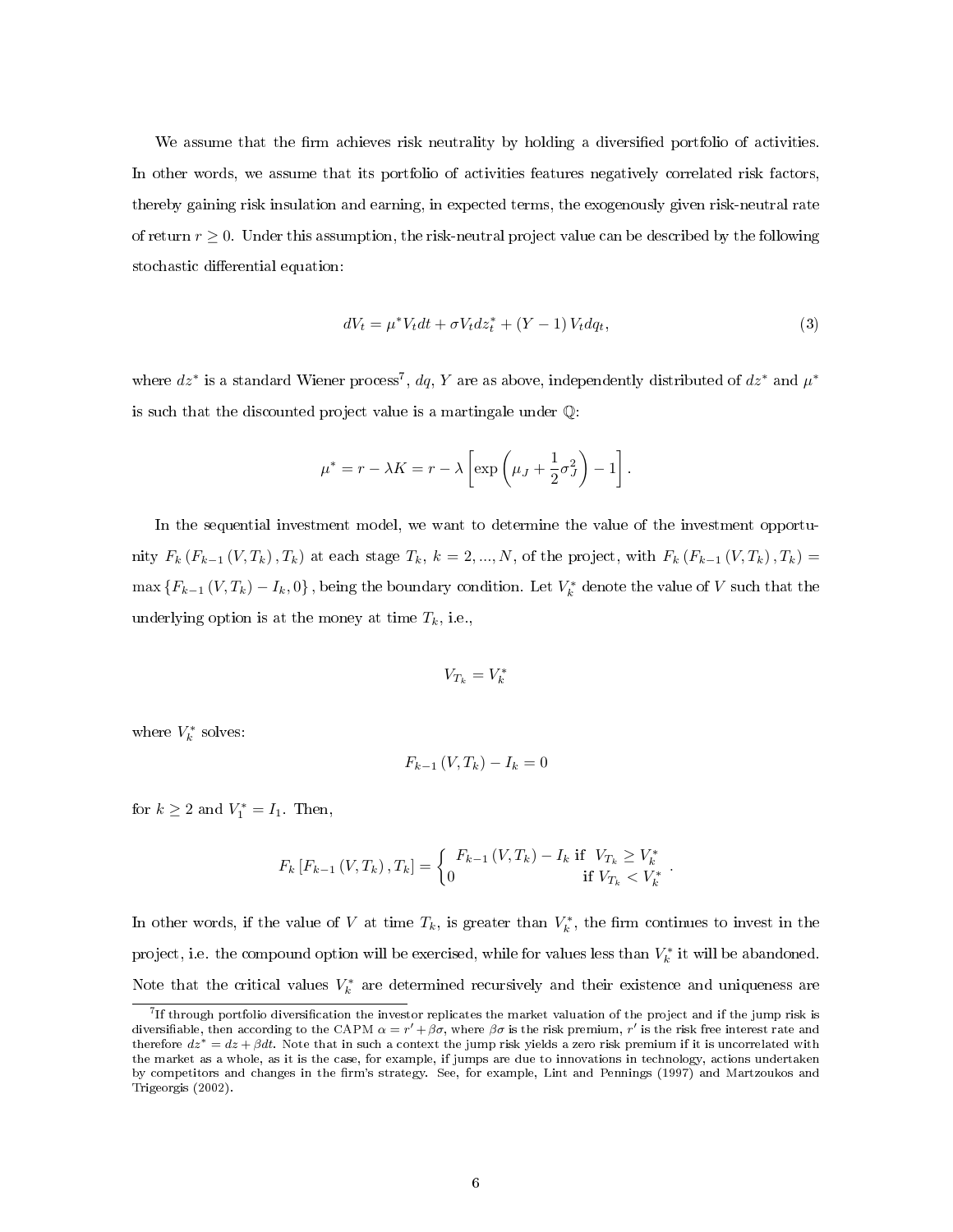guaranteed in view of the expression of  $F_{k-1}$  (see Remark 2).

Let us define  $n_i$  the number of Poisson arrivals in the time interval  $[T_{i+1}, T_i]$ ,  $i = 1, 2, ..., N$ , and let us set  $T_{N+1} = 0$ . Consequently, let  $s_k = \sum_{n=1}^{N}$  $\sum_{i=k}^{N} n_i$  <sup>8</sup>be the total number of arrivals in the interval  $[0, T_k]$ , for  $k = 1, 2, ..., N$ . The time interval  $[0, T_1]$  is divided into subintervals of length  $\tau_k = T_k - T_{k+1}$ , for  $k = 1, 2, ..., N$  with  $\tau_N = T_N$ .

Let  $\sigma_{s_k}^2 = \sigma^2 + \frac{s_k \sigma_y^2}{T_k}$  be the total variance conditional on the occurrence of  $s_k$  jumps in the interval  $[0, T_k]$ , for  $k = 1, 2, ..., N$ . Moreover, let  $x_t = \ln\left(\frac{V_t}{V_0}\right)$  be the logarithmic return<sup>9</sup>. The correlation between  $x_{T_j}$  and  $x_{T_i}$ , over the overlapping time interval  $T_j < T_i$ , for  $1 \le i \le j \le k$  and  $k = 1, 2, ..., N$ , conditional on observing  $s_j$  and  $s_i$  jumps, respectively, is:

$$
\rho_{s_i s_j} = \frac{\sigma_{s_j} \sqrt{T_j}}{\sigma_{s_i} \sqrt{T_i}}.
$$
\n
$$
(4)
$$

For any  $k, 1 \leq k \leq N$ , let  $\Xi_k$  denote a k-dimensional symmetric correlation matrix with typical element  $\rho_{s_is_j}$  and unitary elements on the principal diagonal and  $\Xi_1=1$ . Let  $\aleph_k(\zeta_k,...,\zeta_1;\Theta_k)$  denote the k−dimensional multinormal cumulative distribution function, with upper limits of integration  $\zeta_k, ..., \zeta_1$  and correlation matrix  $\Theta_k$ .

Our aim is to obtain a valuation formula for the N-fold compound option. Let  $V_N^*$  denote the value of V such that  $F_{N-1} (V, T_N) - I_N = 0$ . Then, if the project value V, at time  $T_N$ , is greater than the critical value  $V_N^*$ , the firm should exercise the option, that is to start to invest in the project.

**Proposition 1** If the project value follows a jump-diffusion process  $(3)$ , then the expected present value of the N-staged investment project with final pay-off  $\max\{V - I_1, 0\}$  and with investment costs  $I_k$  at time  $T_k$ ,  $k = 2, ..., N$  is:

$$
F_N(V,0) = \prod_{j=1}^N \left[ \sum_{n_j=0}^\infty \frac{e^{-\lambda \tau_j} (\lambda \tau_j)^{n_j}}{n_j!} V_0 e^{-\delta_{s_1} T_1} \aleph_N(a_{s_N},...,a_{s_1}; \Xi_N) \right] +
$$
  

$$
- \sum_{j=1}^N \left\{ \prod_{k=j}^N \left[ \sum_{n_k=0}^\infty \frac{e^{-\lambda \tau_k} (\lambda \tau_k)^{n_k}}{n_k!} I_j e^{-rT_j} \aleph_{N+1-j} (b_{s_N},...,b_{s_j}; \Xi_{N+1-j}) \right] \right\},
$$

$$
(5)
$$

where:

$$
\delta_{s_k} = -\frac{s_k \left(\mu_J + \frac{1}{2} \sigma_J^2\right)}{T_k} + \lambda \left[ \exp \left(\mu_J + \frac{1}{2} \sigma_J^2\right) - 1 \right], \text{ for } k = 1, 2, ..., N,
$$

 ${}^{8}$ Here the upper limit of the summation refers to the degree of compoundness of the compound option.

<sup>&</sup>lt;sup>9</sup>The logarithmic return  $x_t$  evolves as:  $dx_t = (r - \lambda K - 0.5\sigma^2) dt + \sigma dz_t^* + \ln(Y) dq_t$ , under the pricing measure Q.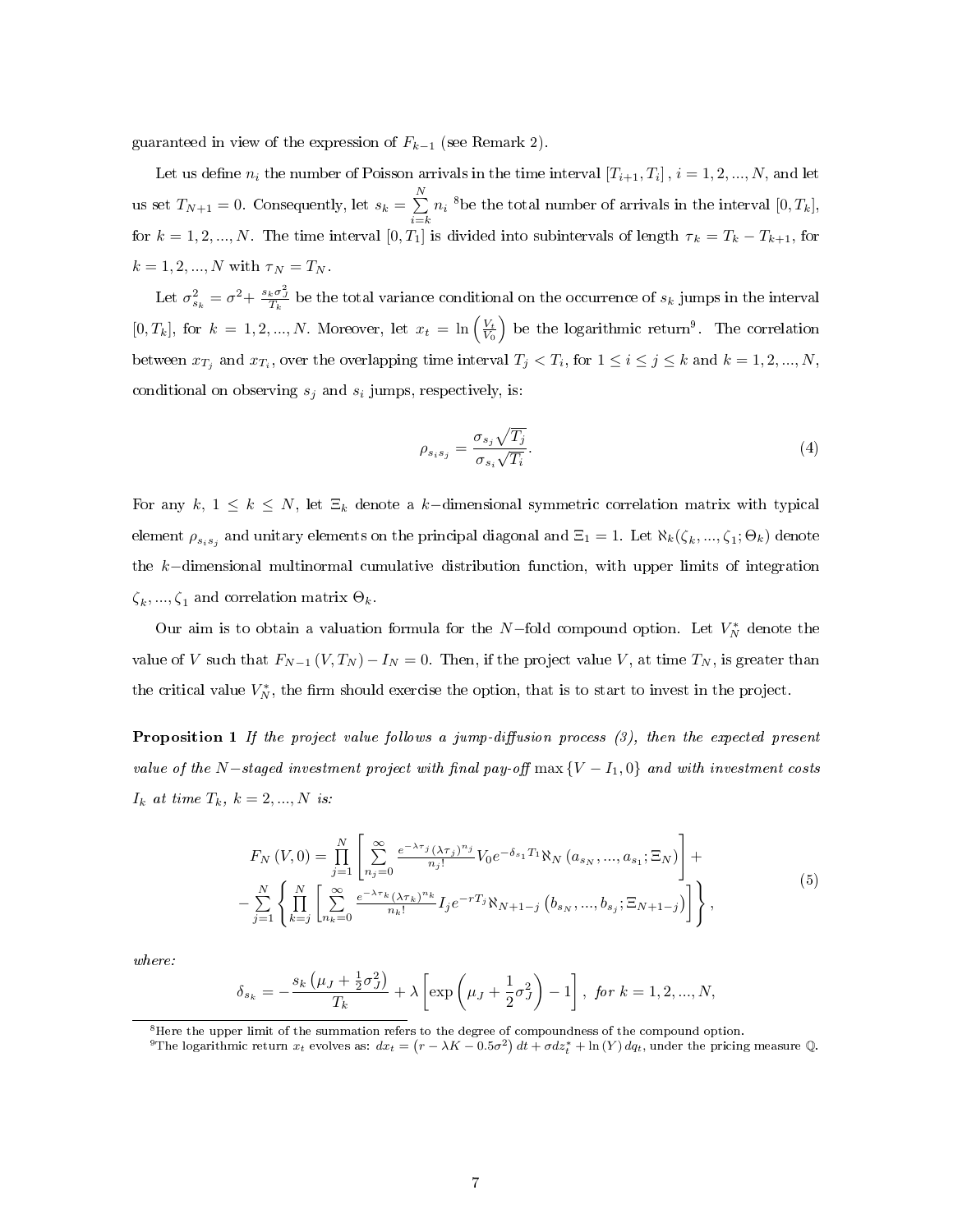$$
b_{s_k} = \frac{\ln\left(\frac{V_0}{V_k^*}\right) + \left(r - \delta_{s_k} - \frac{1}{2}\sigma_{s_k}^2\right)T_k}{\sigma_{s_k}\sqrt{T_k}},
$$

$$
a_{s_k} = b_{s_k} + \sigma_{s_k}\sqrt{T_k}.
$$

Proof. See appendix. ■

Remark 1 It is easy to see that:

$$
\frac{\partial}{\partial V}F_k = \prod_{j=1}^k \left[ \sum_{n_j=0}^\infty \frac{e^{-\lambda \tau_j} \left(\lambda \tau_j\right)^{n_j}}{n_j!} e^{-\delta_{s_1} T_1} \aleph_k\left(a_{s_k}, \dots, a_{s_1}; \Xi_k\right) \right] > 0,
$$

and

$$
\lim_{V \longrightarrow +\infty} F_{k-1}(V, t) = +\infty,
$$

and therefore  $V_k^*$  solving  $F_{k-1} (V, T_k) - I_k = 0$  is unique for every  $k, 1 \leq k \leq N$ .

According to equation (5), the pricing formula has the following interpretation. The price of the jump-diffusion N-fold compound option can be expressed as the weighted sum of the N-fold compound option prices where each weight equals the joint probability that a Poisson random variable with constant intensity  $\lambda$  will take on exactly the value  $n_i$  in each time interval  $[T_{i+1}, T_i]$ , for  $i = 1, 2, ..., N$ .

The expression:

$$
\sum_{j=1}^{N} \left\{ \prod_{k=j}^{N} \left[ \sum_{n_k=0}^{\infty} \frac{e^{-\lambda \tau_k} (\lambda \tau_k)^{n_k}}{n_k!} \aleph_{N+1-j} (b_{s_N},...,b_{s_j}; \Xi_{N+1-j}) \right] \right\},
$$

can be interpreted as the joint probability of the multicompound option expiring in-the-money under the equivalent martingale probability measure, so that the second component in (5) is the present value, computed using risk adjusted probabilities, of the subsequent investment costs<sup>10</sup>. The expression:

$$
\prod_{j=1}^N \left[ \sum_{n_j=0}^\infty \frac{e^{-\lambda \tau_j} \left(\lambda \tau_j\right)^{n_j}}{n_j!} e^{-\delta_{s_1} T_1} \aleph_N\left(a_{s_N},...,a_{s_1}; \Xi_N\right) \right],
$$

can be interpreted as the joint probability that the multicompound option will be exercised, so that the first component in  $(5)$  is the present value of receiving the future cash flows at expiration of the option.

 $10$ See Lajeri-Chaherli (2002) and Lee et al. (2008, p. 43) for a similar interpretation.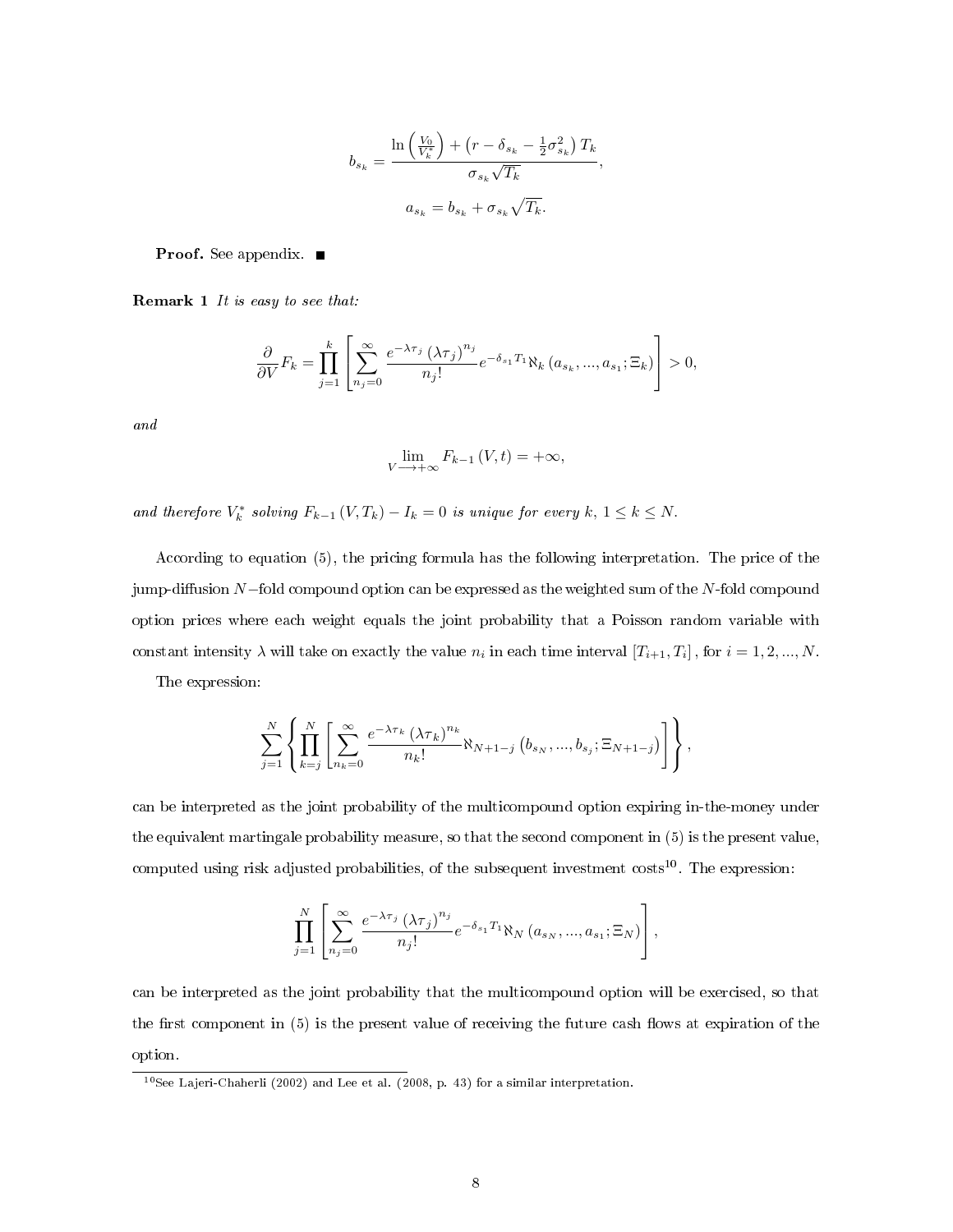## 4 Sequential investment opportunities and stochastic investment cost

R&D projects often involve considerable cost uncertainty. For example, jumps in the investment cost can be especially important in the development of a new drug by a pharmaceutical company. When a company discovers a new therapeutic target, it has to start a new project, eventually abandoning the current one, with an increase in the investment cost. On the other hand, technological progress can lead to sharp investment cost reductions. In this section we extend the previous model assuming that the investment cost varies over time<sup>11</sup> and that its dynamics are governed by a geometric jump-diffusion process.

Using the same notation as in Section 3, the project payoff at time  $T_1$ , the time of market launch, is max  ${V - I, 0}$  where V and I are the underlying value and investment cost; let  $W_1(V, I, t)$  be the value at time  $t$  of this simple investment opportunity. The investor observes two random processes V and I and must decide at each stage  $T_k$ , for  $k = 1, 2, ..., N$  and  $T_1 \ge T_2 \ge ... \ge T_N$ , whether to continue to invest in the project, that is access stage  $k-1$  of the project, or not. We accordingly define a sequence of call options, with value  $W_k$ , whose underlying value is  $W_{k-1}$ , and with exercise price (i.e. investment cost)  $I_{T_k} p_k$  and expiry date  $T_k$ ,  $p_k > 0$ , for  $k = 2, ..., N$ , and  $p_1 = 1$ . Note that  $p_k$ is a scaling factor that allows for greater flexibility in the modelling of investment costs. The  $k$ -fold compound option value can be written in a recursive way and its payoff at the option's maturity date  $T_k$  is given by:

$$
W_k (W_{k-1} (V, I, T_k), I p_k, T_k) = \max \{ W_{k-1} (V, I, T_k) - p_k I_{T_k}, 0 \},
$$

for  $k = 2, ..., N$  and where  $W_{k-1}(V, I, T_k)$  stands for the value of the underlying compound option at time  $T_k$ . Thus, at time  $T_k$ , the firm faces the option of investing an amount  $I_{T_k} p_k$ , and therefore entering stage  $k-1$  of the project whose value is  $W_{k-1}(V, I, T_k)$ , or to shut the project down. Notice that the option at time  $T_1$  can be viewed as a simple exchange option<sup>12</sup> where the delivery asset is I and the optioned asset is  $V$  and the phased investment problem can be viewed as a compound exchange problem (see, for example, Carr, 1988).

Under the risk-neutral martingale measure  $\mathbb{Q}$ , the dynamics of the underlying assets are given by

<sup>11</sup>See also Wu and Yen (2007) and Cortellezzi and Villani (2009).

 $12$ See Lindset (2007) for the pricing of exchange options under jump-diffusion processes.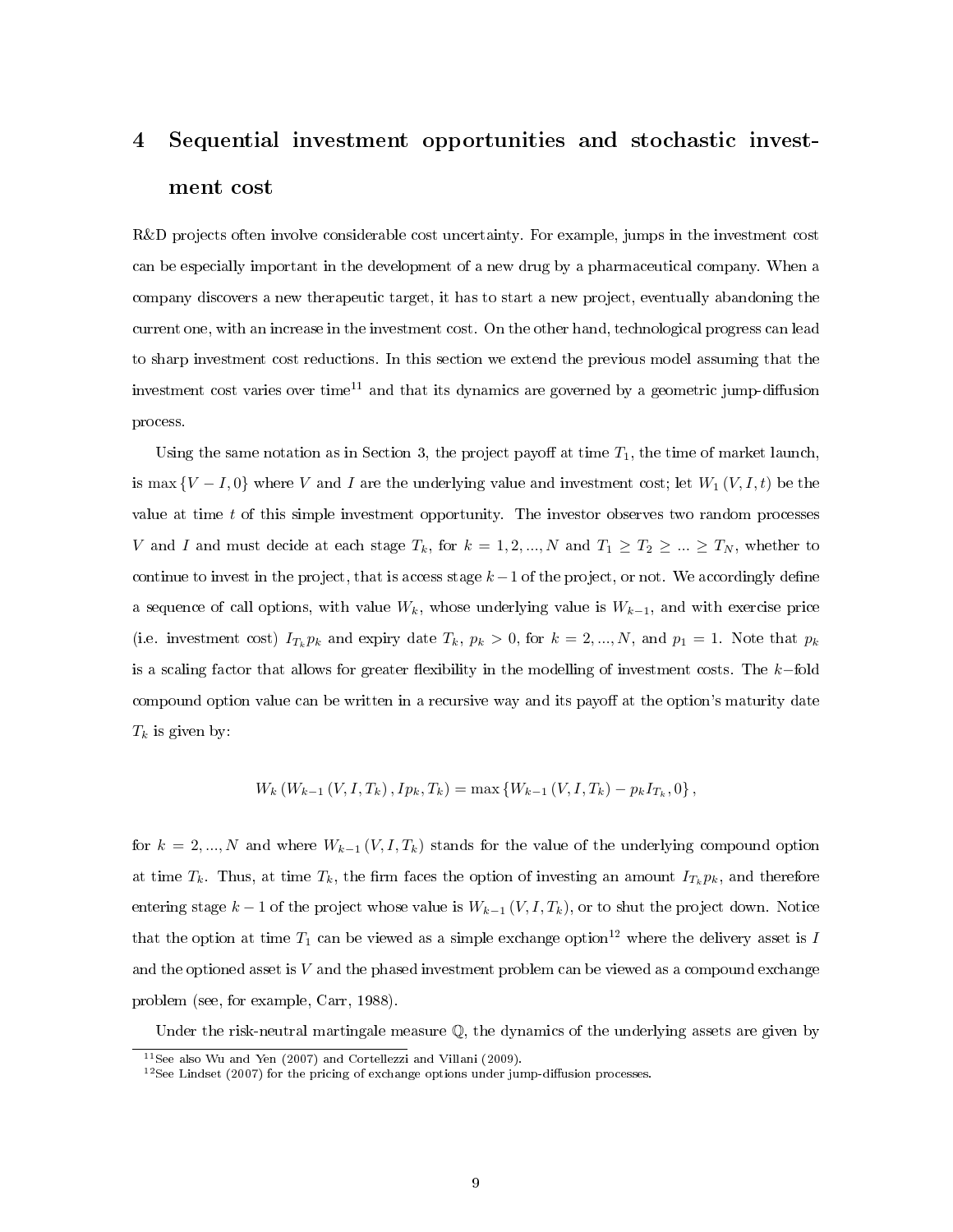the following jump-diffusion processes $13$ :

$$
dV_t = (r - \lambda_1 K_1) V_t dt + \sigma_1 V_t dz_{1,t}^* + (Y_1 - 1) V_t dq_{1,t},
$$
\n(6)

$$
dI_t = (r - \lambda_2 K_2) I_t dt + \sigma_2 I_t dz_{2,t}^* + (Y_2 - 1) I_t dq_{2,t},
$$
\n(7)

 $\sigma_1$  and  $\sigma_2$  are the respective standard deviations, conditional on no jumps and  $dz_1^*$  and  $dz_2^*$  are standard Brownian motions, under the risk-neutral measure  $\mathbb{Q}$ . The process  $dq_1$  and  $dq_2$  are Poisson random variables with constant rates  $\lambda_1$  and  $\lambda_2$ , respectively, counting the number of jumps. The sizes  $Y_1$ and  $Y_2$  are random variables and it is assumed that  $Y_1$  ( $Y_2$ ) is lognormally distributed with mean  $\mu_{1,J}$  ( $\mu_{2,J}$ ) and variance  $\sigma_{1,J}^2$  ( $\sigma_{2,J}^2$ ).  $K_1$  and  $K_2$  are the average relative jump sizes  $E[Y_1-1]$  and  $E[Y_2-1]$ , respectively. We assume that the Poisson processes  $dq_1$  and  $dq_2$  and the jump components  $Y_1$  and  $Y_2$  are independent of each other and also independent of the Brownian motions  $dz_1^*$  and  $dz_2^*$ . Finally, we assume that Brownian motion components are correlated, with correlation coefficient  $\varphi_{12}$ , i.e.,  $corr[dz_1^*, dz_2^*] = \varphi_{12} dt$ .

Let us define by  $V^c$  the price ratio of V to I. This allows us to write<sup>14</sup>:

$$
\max\left\{W_{k-1}\left(V, I, T_k\right) - p_k I_{T_k}, 0\right\} = I_{T_k} \cdot \max\left\{W_{k-1}^c\left(V^c, T_k\right) - p_k, 0\right\},\
$$

where  $I_{T_k}$  is the numeraire and  $W_{k-1}^c(V^c,T_k) = W_{k-1}(V^c,1,T_k)$ . Let us denote by  $V_k^{c*}$  the critical price ratio such that the underlying option is at the money at time  $T_k$ , i.e.,  $V_{T_k}^c = V_k^{c*}$ , where  $V_k^{c*}$ solves:

$$
W_{k-1}^{c} \left( V^{c}, T_{k} \right) - p_{k} = 0,
$$

for  $k \geq 2$  and  $V_1^{c*} = p_1 = 1$ . If the value of  $V^c$  at time  $T_k$ , is greater than the threshold  $V_k^{c*}$ , then the firm continues to invest in the project, i.e. the compound option will be exercised, while for values less than  $V_k^{c*}$  it will be abandoned.

Let us define  $n_i$  and  $m_i$  the number of event occurrences, respectively, for the project value and investment cost in the time interval  $[T_{i+1}, T_i]$ ,  $i = 1, 2, ..., N$ . Again,  $T_{N+1}$  is set to zero. Consequently, let  $s_{1,k} = \sum_{k=1}^{N}$  $\sum_{i=k}^{N} n_i$  and  $s_{2,k} = \sum_{i=k}^{N}$  $\sum_{i=k} m_i$  be the total number of arrivals in the interval  $[0, T_k]$ , for  $k =$ 

 $13$  Also in this case we assume that the firm is diversified, that is that he keeps a portfolio of activities which allows it to value activities in a risk-neutral way.

<sup>&</sup>lt;sup>14</sup>Given the above mentioned properties of  $V$  and  $I$  it can be shown that the homogeneity theorem holds where  $W_{k-1}(\theta V, \theta I, T_k) = \theta W_{k-1}(V, I, T_k)$  for  $\theta \ge 0$ . See for example Carr (1988) and Geman, El Karoui and Rochet (1995).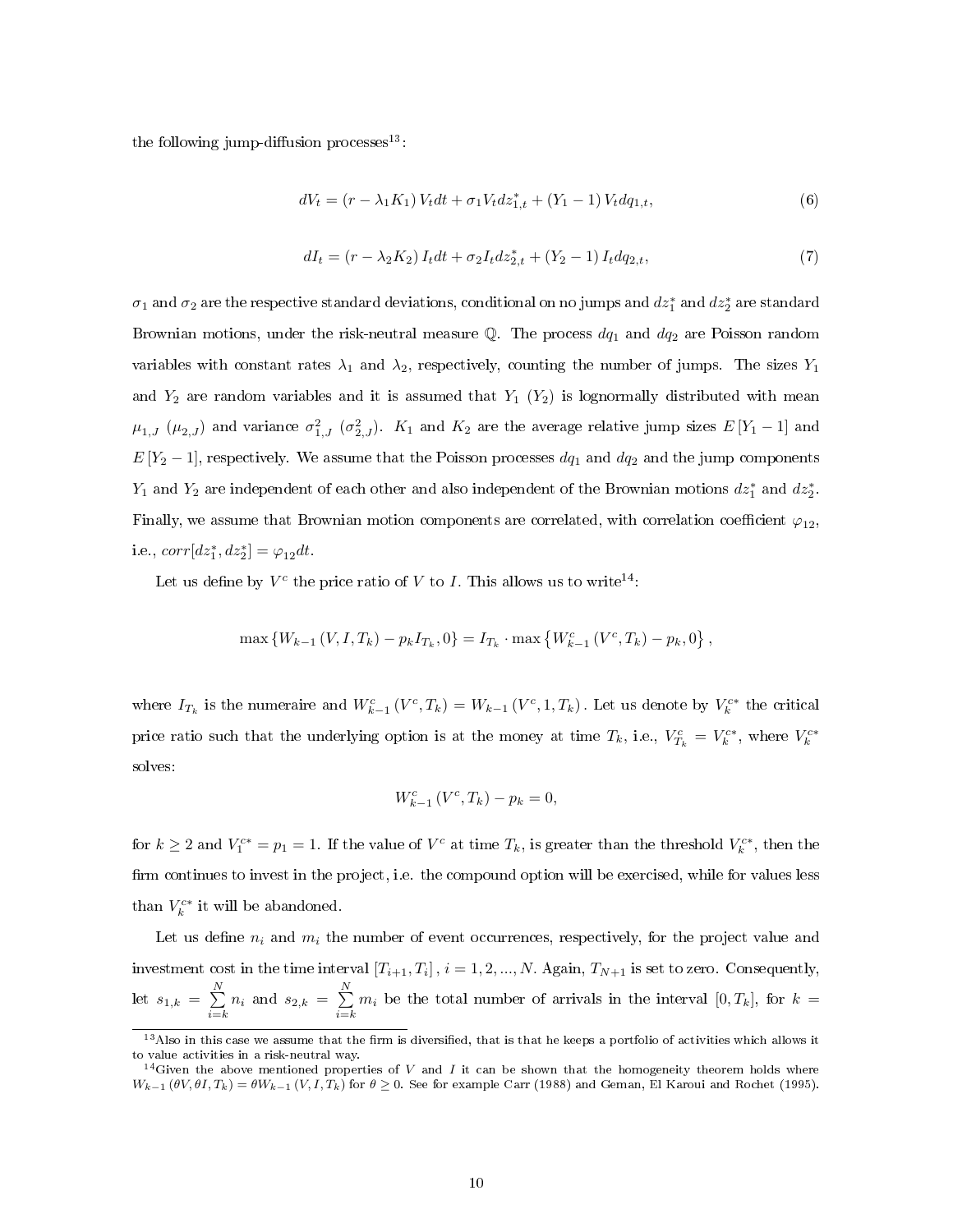1, 2, ..., N. For the following we set  $\tau_k = T_k - T_{k+1}$ , with  $\tau_N = T_N$ .

Let  $\sigma_{s_{1,k}s_{2,k}}^2 = \sigma_c^2 + \frac{s_{1,k}\sigma_{1,j}^2 + s_{2,k}\sigma_{2,j}^2}{T_k}$  be the total variance of a percentage change in the price ratio  $V^c$ , conditional on the occurrence of  $s_{1,k}$  and  $s_{2,k}$  jumps in the time period  $[0,T_k]$  and  $\sigma_c^2 =$  $\sigma_1^2 + 2\sigma_2\sigma_1\varphi_{12} + \sigma_2^2$ . Moreover, let  $x_t^c = \ln\left(\frac{V_t^c}{V_0^c}\right)$ ) be the logarithmic return<sup>15</sup>. The correlation coefficient between the logarithmic returns  $x_{T_i}^c$  and  $x_{T_i}^c$  over the overlapping time interval  $T_j < T_i$ , for  $1 \leq i \leq$  $j \leq k$  and  $k = 1, 2, ..., N$ , conditional on the random event occurrences, is:

$$
\rho_{s_{1,i}s_{2,j}} = \frac{\sigma_{s_{1,j}s_{2,j}}\sqrt{T_j}}{\sigma_{s_{1,i}s_{2,i}}\sqrt{T_i}},
$$

For any  $k, 1 \leq k \leq N$ , let  $\Phi_k$  denote a k-dimensional symmetric correlation matrix with typical element  $\rho_{s_{1,i}s_{2,j}}$ .

**Proposition 2** If the project value V and the investment cost I follow jump-diffusion processes  $(6)$ and (7), respectively, then the expected present value of a  $N$ −staged investment project with final pay-off  $\max\{V-I,0\}$  and with investment cost  $p_kI_{T_k}$  at time  $T_k$ ,  $k=2,...,N$ , is:

$$
W_{N}\left(V,I,0\right) = \prod_{j=1}^{N} \left[ \sum_{n_{j}=0}^{\infty} \sum_{m_{j}=0}^{\infty} \frac{e^{-(\lambda_{1}+\lambda_{2})\tau_{j}}(\lambda_{1}\tau_{j})^{n_{j}}(\lambda_{2}\tau_{j})^{m_{j}}}{n_{j}!m_{j}!} V_{0}e^{-\delta_{s_{1,1}}T_{1}} \aleph_{N}\left(c_{s_{1,N}s_{2,N}},...,c_{s_{1,1}s_{2,1}};\Phi_{N}\right)\right] + \left. - \sum_{j=1}^{N} \left\{ \prod_{k=j}^{N} \left[ \sum_{n_{k}=0}^{\infty} \sum_{m_{k}=0}^{\infty} \frac{e^{-(\lambda_{1}+\lambda_{2})\tau_{k}}(\lambda_{1}\tau_{k})^{n_{k}}(\lambda_{2}\tau_{k})^{m_{k}}}{n_{k}!m_{k}!} I_{0}p_{j}e^{-\delta_{s_{2,j}}T_{j}} \aleph_{N+1-j}\left(d_{s_{1,N}s_{2,N}},...,d_{s_{1,j}s_{2,j}};\Phi_{N+1-j}\right)\right] \right\}
$$
\n(8)

where:

$$
\delta_{s_{i,k}} = -\frac{s_{i,k} \left(\mu_{i,J} + \frac{1}{2} \sigma_{i,J}^2\right)}{T_k} + \lambda_i \left[\exp\left(\mu_{i,J} + \frac{1}{2} \sigma_{i,J}^2\right) - 1\right], \text{ for } k = 1, 2, ..., N, \text{ and } i = 1, 2,
$$
  

$$
d_{s_{1,k}s_{2,k}} = \frac{\ln\left(\frac{V^c}{V_k^{c*}}\right) + \left(\delta_{s_{2,k}} - \delta_{s_{1,k}} - \frac{1}{2} \sigma_{s_{1,k}s_{2,k}}^2\right) T_k}{\sigma_{s_{1,k}s_{2,k}} \sqrt{T_k}},
$$
  

$$
c_{s_{1,k}s_{2,k}} = d_{s_{1,k}s_{2,k}} + \sigma_{s_{1,k}s_{2,k}} \sqrt{T_k}.
$$

**Proof.** See appendix. ■

(8) can be seen as the weighted sum of the multicompound exchange option values where each weight equals the joint probability that two Poisson random variables with rates  $\lambda_1$  and  $\lambda_2$  will take on exactly the value  $n_i$  and  $m_i$ , respectively, in each time interval  $[T_{i+1}, T_i]$ , for  $i = 1, 2, ..., N$ . The

<sup>&</sup>lt;sup>15</sup>The logarithmic return  $x_t^c$  evolves as:  $dx_t^c = (\lambda_2 K_2 - \lambda_1 K_1 - 0.5 \sigma_c^2) dt + \sigma_c dz_t^c + \ln(Y_1) dq_{1,t} - \ln(Y_2) dq_{2,t}$ , under the new risk-neutral measure  $\tilde{\mathbb{Q}}.$  See Appendix for further details.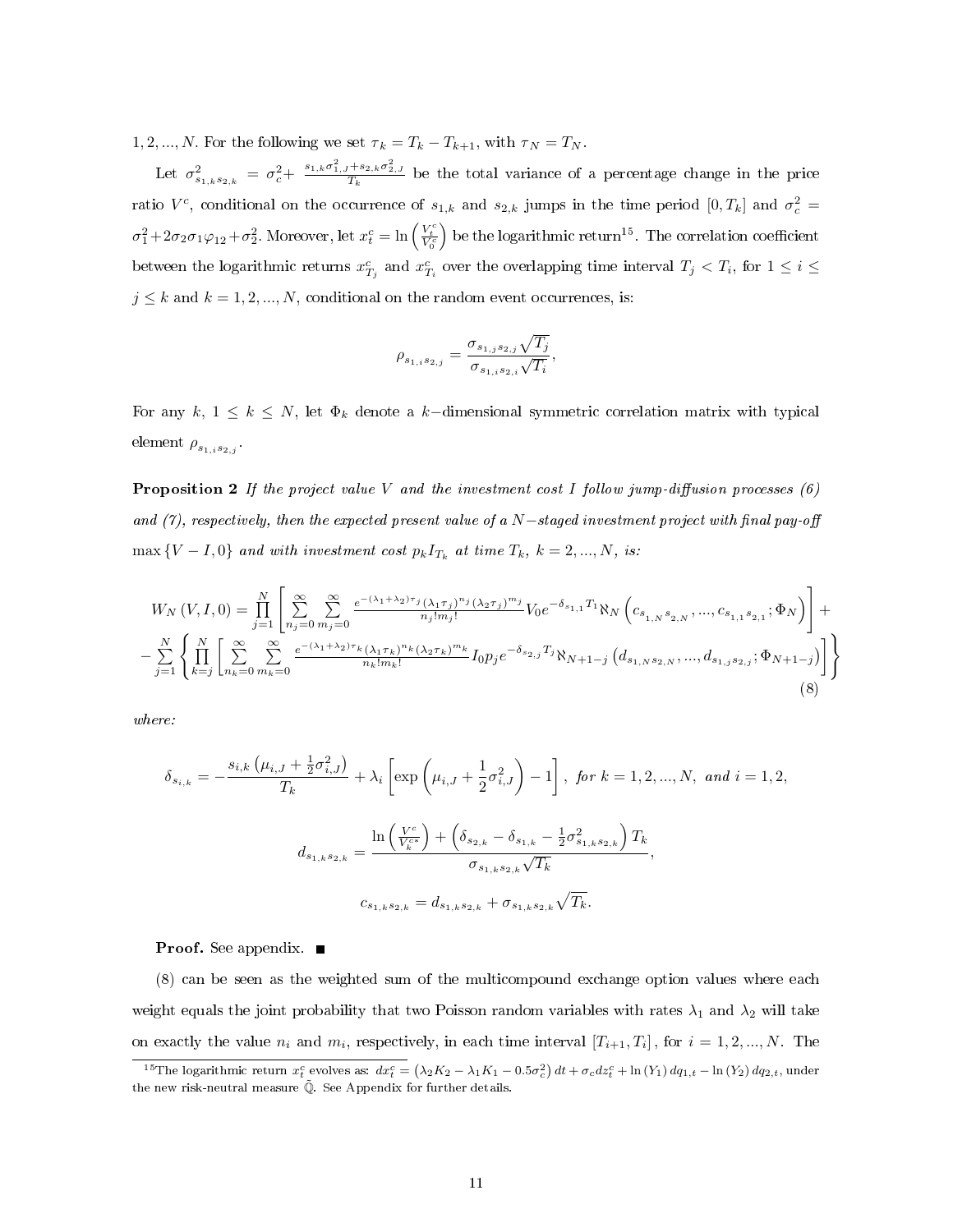first component in  $(8)$  can be seen as the present value, computed using risk adjusted probabilities, of receiving the future cash flows at expiration of the option. The second component can be seen as the present value of the investment costs.

## 5 Simulation results

In this section we provide some numerical results on multicompound options. In the first part of this section we describe how the model developed in Section 3 can be implemented numerically<sup>16</sup> and afterwards we provide some numerical results. Following Amin (1993) we approximate the continuous time model by a jump-diffusion process in discrete time (see also Martzoukos and Trigeorgis, 2002) and Xu et al., 2003) and we calculate option prices evaluating the expected discounted pay-off of the option using dynamic programming. In particular, we first construct the state space and calculate the corresponding project values, and then value (compound-) options in a recursive way using Markovtransition rates.

Consider first the option on the project value V with expiry date  $T_1$ . Given the trading period [0, T<sub>1</sub>], the time interval is divided into M subintervals of length  $h_M = \frac{T_1}{M}$ , where we define  $M_1 = \frac{T_1}{h_M}$ and thus  $M_1 = M$ . At each time period m, the state space is a grid, where each consecutive point is spaced  $\sigma\sqrt{h_M}$  apart. Between two consecutive time periods, the grid is shifted upwards by  $\gamma_M =$  $(r-.5\sigma^2)$   $h_M$ . The project's value at time  $mh_M$  if in state i is then given by:

$$
V_i(m) = V(0) e^{m\gamma_M + i\sigma \sqrt{h_M}}
$$

The project value can undergo local changes  $i = \pm 1$ , representing the diffusion part, or jumps for  $i \neq \pm 1$ , where the project value can jump possibly to any state in the state space. In order to value options we use Markov transition probabilities within a finite difference scheme. Local changes,  $i = \pm 1$ , have probabilities approximately equal to  $\frac{1}{2}$  (see Amin, 1993), i.e.

$$
p_{\pm 1} = \Pr\left\{\ln\left[V\left(t+dt\right)\right] - \ln\left[V\left(t\right)\right] = \gamma_M \pm \sigma\sqrt{h_M}\right\} \simeq 0.5
$$

The probability of observing a jump is  $\overline{\lambda}_M = \lambda h_M e^{-\lambda h_M}$ , and, given that a jump occurs, the probability

<sup>&</sup>lt;sup>16</sup>Once the change of numeraire has been made, the model described in Section 4 can be implemented in a very similar way.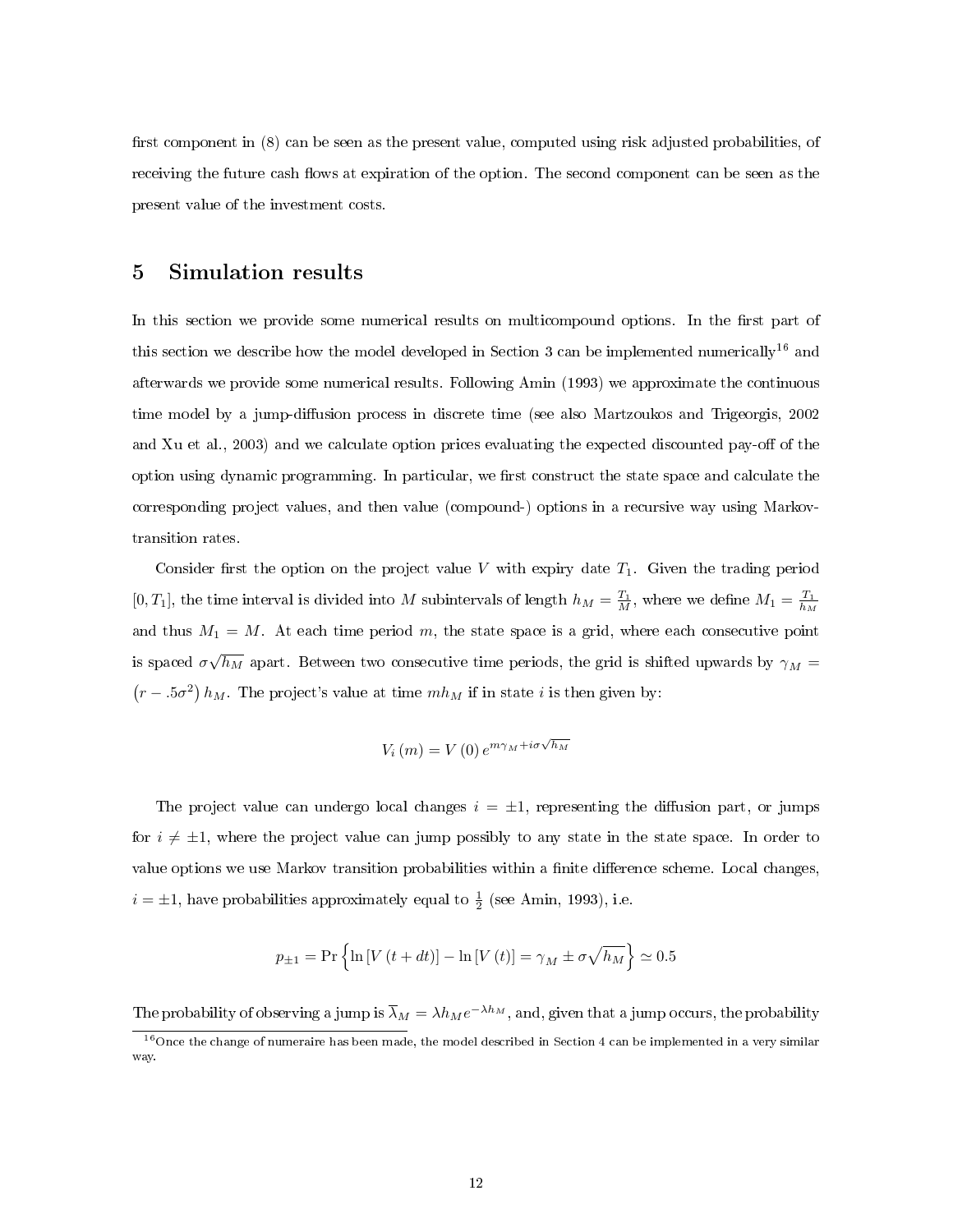of observing a jump of size  $l > 1$ , or  $l < -1$  is:

$$
p_l = \Pr\left\{\ln\left[V\left(t+dt\right)\right] - \ln\left[V\left(t\right)\right] = \gamma_M + l\sigma\sqrt{h_M}\right\} =
$$

$$
\aleph \left[\left(l + 0.5\sigma\right)\sqrt{h_M}\right] - \aleph \left[\left(l - 0.5\sigma\right)\sqrt{h_M}\right]
$$

where  $\aleph(\bullet)$  is the cumulative normal distribution function with mean  $\mu_J$  and variance  $\sigma_J^2$  and where, for simplicity's sake, we set  $\mu_J = -\frac{1}{2}\sigma_J^2$ .

The option value (European style)  $F_1(i, m)$  is calculated in a recursive way, using dynamic programming:

$$
F_1(i,m) = e^{-rh_M} \left\{ \left( 1 - \overline{\lambda}_M \right) \frac{1}{2} \left[ F_1(i+1, m+1) + F_1(i-1, m+1) \right] + \overline{\lambda}_M \left[ \sum_{l=2}^{\infty} p_l F_1(i+l, m+1) + \sum_{l=2}^{\infty} p_{-l} F_1(i-l, m+1) \right] \right\}
$$
\n(9)

with  $F_1(i, M_1) = f_1[V_i(M_1)] = \max\{V_i(M_1) - I_1, 0\}$  being the pay-off at the expiry date (i.e. boundary condition). Given the properties of the normal distribution, the sums in (9) can be suitably truncated. In the simulations below option values are computed using a 75-nomial scheme.

Compound options can be evaluated in a similar vein. Given  $T_2 < T_1$  the expiration of the compound option, let the pay-off at the expiry date be a function of the underlying option at that date, i.e.  $F_2(i, M_2) = f_2[F_1(i, M_2)] = max\{F_1(i, M_2) - I_2, 0\}$ , where  $M_2 = \frac{T_2}{h_M}$ . Following (9), the option value can be calculated recursively. This method extends straightforwardly to the case of N−fold compound options.

In Table 1 we test the accuracy of the procedure by evaluating a 2-fold compound option (call on call option) where a closed form solution is available. Table 1 shows that the algorithm approximates well the closed form solution.

#### [Insert Table 1]

In Table 2 we provide simulations for a 3-fold compound option (call on call on call option) with strike prices  $I_3 = 5$ ,  $I_2 = 10$  and  $I_1 = 100$  for values of  $\lambda = \{0.4, 0.6, 0.8, 1\}$ . Exercise dates are  $T_3 = 0.2, T_2 = 0.35,$  and  $T_1 = 0.5$ . Since by increasing  $\lambda$  we also increase the underlying's total volatility, option prices increase; hence, increasing the average number of jumps (per year) increases the option's value.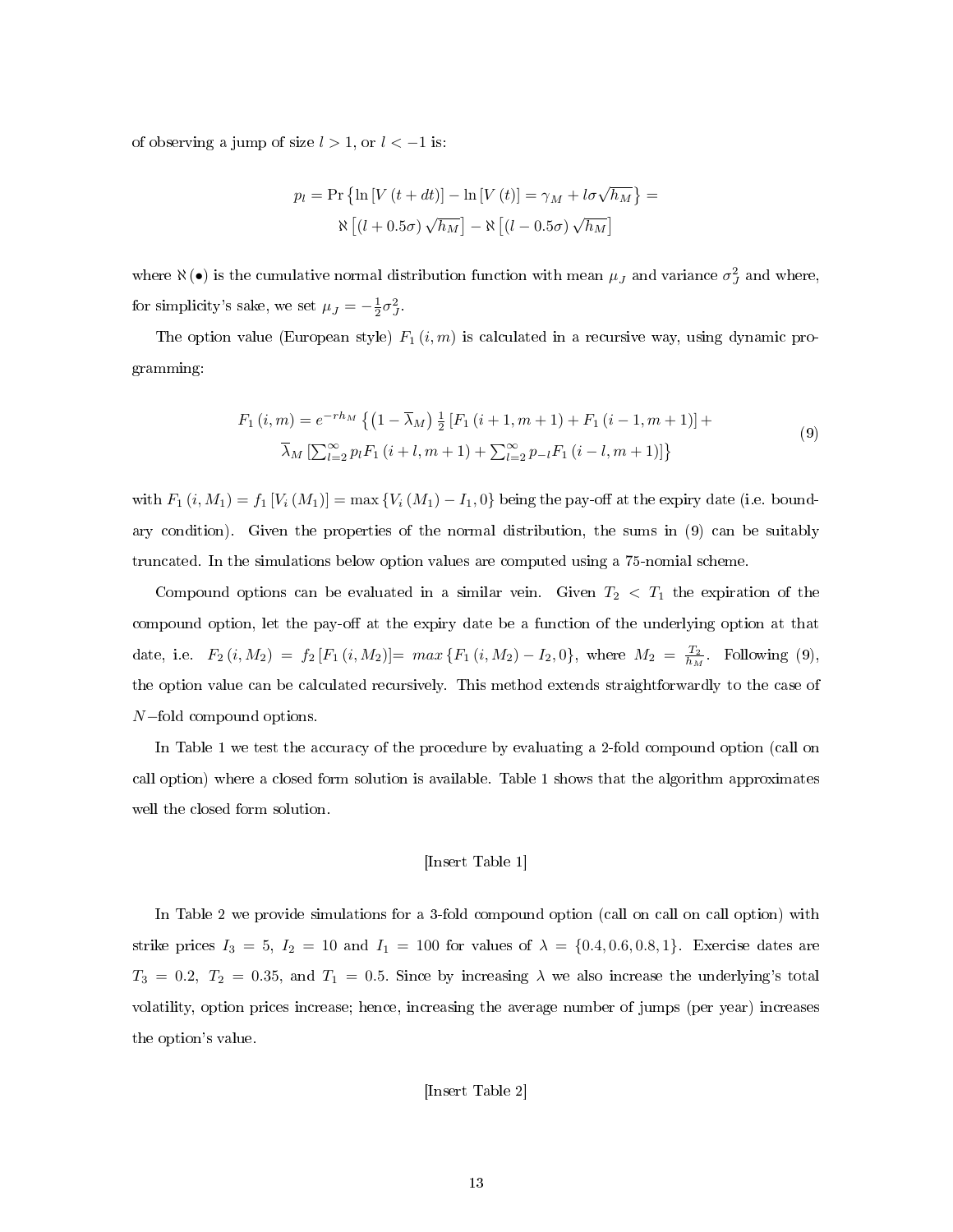## 6 Conclusion

Phased investments have the property that much of the value of the investment is associated with future cash flows that are contingent on intermediate decisions. Because of this property the analysis of sequential investment projects is one of the most difficult problems. Starting from the difficulty of traditional DCF methods to capture the value of early-stage investments, the real options literature provides advanced models, each focusing on different R&D characteristics. In the present paper we value R&D projects with the following characteristics: 1) two types of uncertainty, i.e., continuous and discontinuous variations in the underlying values, 2) project value and investment cost uncertainties, and 3) compoundness of R&D projects.

## 7 Appendix

### 7.1 Proof of Proposition 1

Under the martingale approach, the value at time 0 of the European  $N$ –fold compound option is given by the following expectation under the risk-neutral measure:

$$
F_N(V,0) = e^{-rT_N} E_0^{\mathbb{Q}} \{ \max \left[ F_{N-1} \left( V, T_N \right) - I_N, 0 \right] \},\tag{10}
$$

where  $F_{N-1}$  indicates the value of an  $(N-1)$  –fold compound option and V is the project value at the maturity date  $T_N$ . The expectation in (10) is in general difficult to solve due to jumps in the project value. We address this problem by conditioning on the random event occurrence, and work with the conditional variable thereafter. Thus:

$$
F_N(V,0) = e^{-rT_N} \sum_{n_N=0}^{\infty} \frac{e^{-\lambda T_N} (\lambda T_N)^{n_N}}{n_N!} E_0^{\mathbb{Q}} \left\{ \max \left[ F_{N-1} \left( V, T_N \right) - I_N, 0 \right] \mid n_N \right\}.
$$
 (11)

We know that  $F_{N-1} (V, T_N)$  is given by:

$$
\prod_{j=1}^{N-1} \left[ \sum_{n_j=0}^{\infty} \frac{e^{-\lambda \tau_j} (\lambda \tau_j)^{n_j}}{n_j!} V_{T_N} e^{-\left(\delta_{s_1} T_1 - \delta_{s_N} T_N\right)} \aleph_{N-1}\left(a_{s_{N-1}}\left(V, T_N\right), ..., a_{s_1}\left(V, T_N\right); \hat{\Xi}_{N-1}\right) \right] +
$$
  

$$
- \sum_{j=1}^{N-1} \left\{ \prod_{k=j}^{N-1} \left[ \sum_{n_k=0}^{\infty} \frac{e^{-\lambda \tau_k} (\lambda \tau_k)^{n_k}}{n_k!} I_j e^{-r(T_j - T_N)} \aleph_{N-j}\left(b_{s_{N-1}}\left(V, T_N\right), ..., b_{s_j}\left(V, T_N\right); \hat{\Xi}_{N-j}\right) \right] \right\},
$$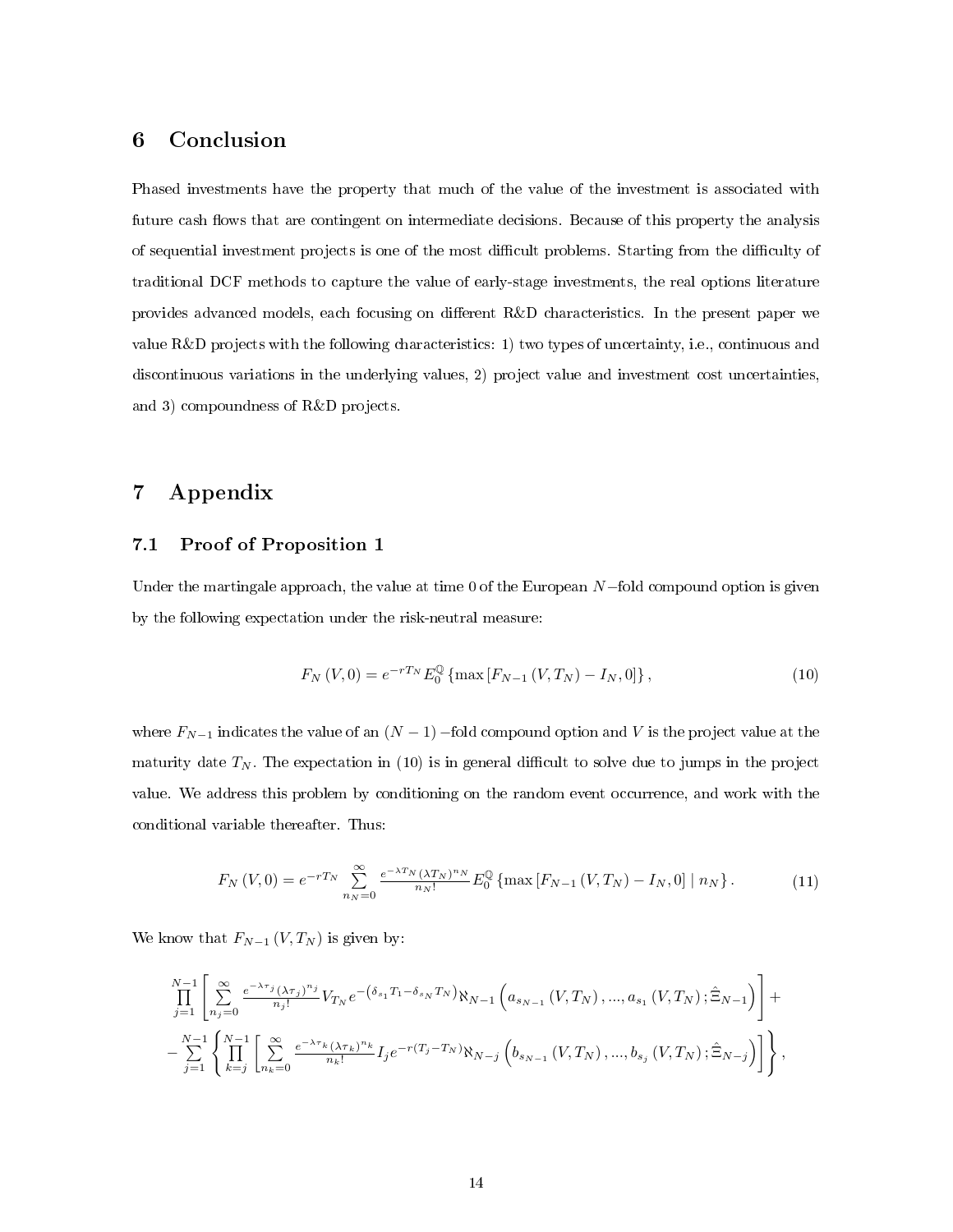where:

$$
b_{s_k} (V, T_N) = \frac{\ln\left(\frac{V_{T_N}}{V_k^*}\right) + \left(r - \delta_{s_k} - \frac{1}{2}\sigma_{s_k}^2\right) T_k - \left(r - \delta_{s_N} - \frac{1}{2}\sigma_{s_N}^2\right) T_N}{\sqrt{\sigma_{s_k}^2 T_k - \sigma_{s_N}^2 T_N}},
$$
  

$$
a_{s_k} (V, T_N) = b_{s_k} (V, T_N) + \sqrt{\sigma_{s_k}^2 T_k - \sigma_{s_N}^2 T_N},
$$

and  $\hat{\Xi}_k$  is a a k–dimensional symmetric correlation matrix with typical element:

$$
\hat{\rho}_{s_i s_j} = \sqrt{\frac{\sigma_{s_j}^2 T_j - \sigma_{s_N}^2 T_N}{\sigma_{s_i}^2 T_i - \sigma_{s_N}^2 T_N}}.
$$

Moreover, the project value at time  $T_N$  under the risk-neutral probability  $\mathbb Q$  and conditioned on  $n_N$ jumps in the interval  $[0, T_N]$ , is:

$$
V_{T_N} = V_0 e^{\left(r - \delta_{s_N} - \frac{1}{2}\sigma_{s_N}^2\right)T_N + \sigma_{s_N}\sqrt{T_N}} \cdot \xi,
$$

where  $\xi$  has a standard Gaussian probability law under Q. Therefore, the value at time 0 of the European N−fold compound option is:

$$
F_{N}(V,0) = e^{-rT_{N}} \times \left\{ \prod_{j=1}^{N} \left\{ \sum_{n_{j}=0}^{\infty} \frac{e^{-\lambda \tau_{j} (\lambda \tau_{j})^{n_{j}}}}{n_{j}!} \int_{u_{N}}^{+\infty} n(u) \left[ \phi_{s_{N}}(u) e^{-\left(\delta_{s_{1}} T_{1} - \delta_{s_{N}} T_{N}\right)} \aleph_{N-1}\left(\hat{a}_{s_{N-1}}, ..., \hat{a}_{s_{1}}; \hat{\Xi}_{N-1}\right) du \right] \right\} + \left. - \sum_{j=1}^{N-1} \left\{ \prod_{k=j}^{N-1} \left\{ \sum_{n_{k}=0}^{\infty} \frac{e^{-\lambda \tau_{k} (\lambda \tau_{k})^{n_{k}}}}{n_{k}!} \int_{u_{N}}^{+\infty} n(u) \left[ I_{j} e^{-r(T_{j}-T_{N})} \aleph_{N-j}\left(\hat{b}_{s_{N-1}}, ..., \hat{b}_{s_{j}}; \hat{\Xi}_{N-j}\right) \right] du \right\} \right\} + \left. - \sum_{n_{N}=0}^{\infty} \frac{e^{-\lambda T_{N} (\lambda T_{N})^{n_{N}}}}{n_{N}!} \int_{u_{N}}^{+\infty} n(u) I_{N} du \right\},
$$
\n(12)

where n(.) is the normal density function,  $\hat{a}_{s_k} = a_{s_k} (\phi_{s_N}(u), T_N)$ ,  $\hat{b}_{s_k} = b_{s_k} (\phi_{s_N}(u), T_N)$  for  $k =$ 1, 2..,  $N-1$ , the function  $\phi : \mathbb{R} \longrightarrow \mathbb{R}$  is given by:

$$
\phi_{s_N}\left(u\right)=V_0e^{\left(r-\delta_{s_N}-\frac{1}{2}\sigma_{s_N}^2\right)T_N+\sigma_{s_N}\sqrt{T_N}\cdot u},
$$

and, finally, the constant  $u_N$  is defined implicitly by the equation:

$$
u_N = \inf \left\{ u \in \mathbb{R} \mid F_{N-1} \left[ \phi_{s_N} \left( u \right), T_N \right] \ge I_N \right\}.
$$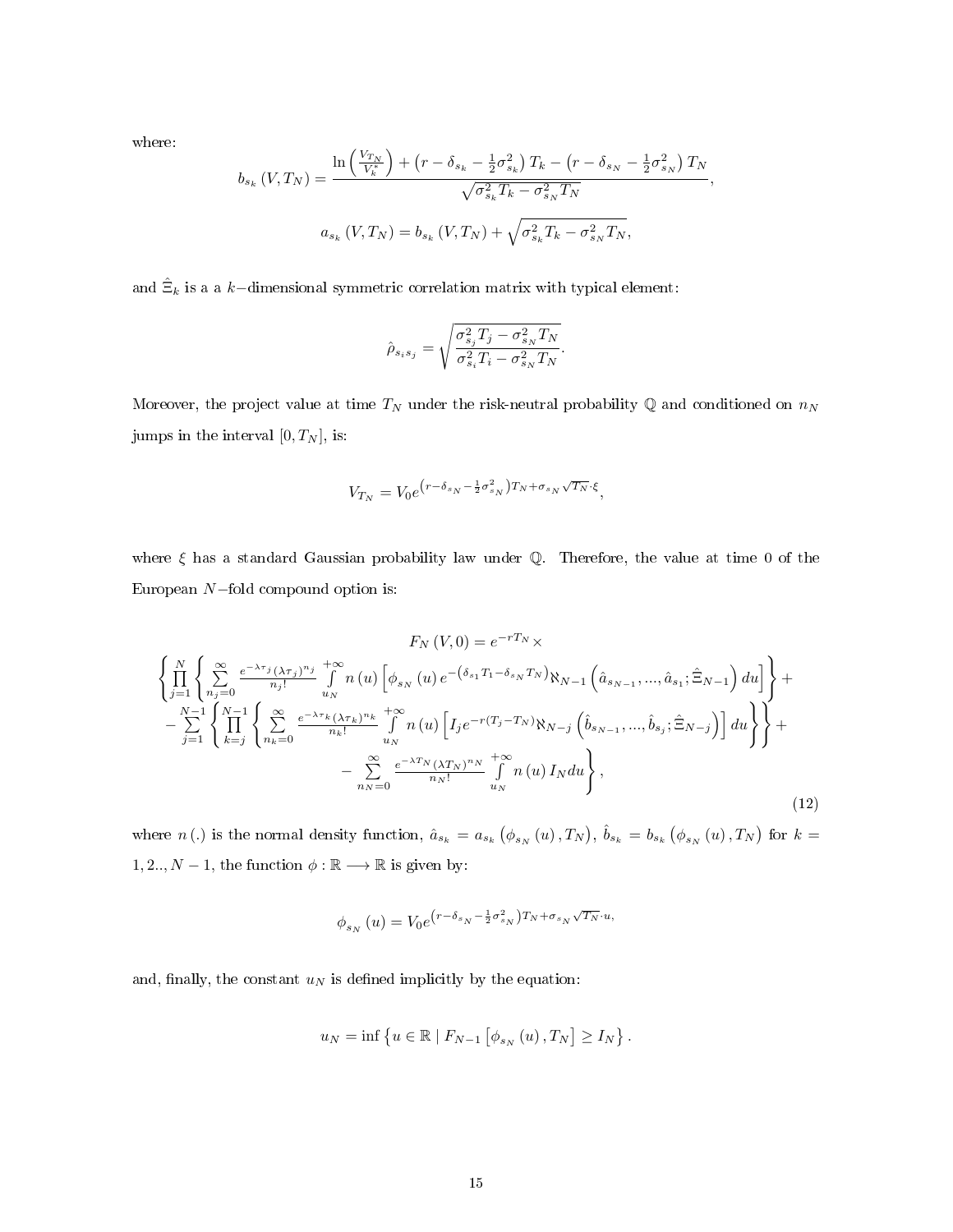Straightforward calculations yield:

$$
\hat{a}_{s_k} = \frac{\ln\left(\frac{V_0}{V_k^*}\right) + \left(r - \delta_{s_k} + \frac{1}{2}\sigma_{s_k}^2\right)T_k - \sigma_{s_N}^2 T_N + \sigma_{s_N}\sqrt{T_N} \cdot u}{\sqrt{\sigma_{s_k}^2 T_k - \sigma_{s_N}^2 T_N}},
$$
\n
$$
\hat{b}_{s_k} = \frac{\ln\left(\frac{V_0}{V_k^*}\right) + \left(r - \delta_{s_k} - \frac{1}{2}\sigma_{s_k}^2\right)T_k + \sigma_{s_N}\sqrt{T_N} \cdot u}{\sqrt{\sigma_{s_k}^2 T_k - \sigma_{s_N}^2 T_N}},
$$

for  $k = 1, ..., N - 1$ . The last term in (12) can be written in the form:

$$
e^{-rT_N}\sum_{n_N=0}^{\infty}\frac{e^{-\lambda T_N}(\lambda T_N)^{n_N}}{n_N!}I_N\aleph_1(b_{s_N}).
$$

Using (4) and rearranging terms, it follows that:

$$
\hat{\rho}_{s_i s_j} = \frac{\left(\rho_{s_i s_j} - \rho_{s_i s_N} \rho_{s_j s_N}\right)}{\sqrt{\left(1 - \rho_{s_i s_N}^2\right)\left(1 - \rho_{s_j s_N}^2\right)}},
$$

for  $1 \leq i < j \leq N$ . Therefore, we substitute each term  $\hat{\rho}_{s_i s_j}$  in the matrix  $\hat{\Xi}_{N-j}$  with  $\frac{\rho_{s_i s_j} - \rho_{s_i s_N}}{\sqrt{N}}$ <sup>1</sup>  $\rho_{s_j s_N}$  $\frac{r_{s_is_j} - r_{s_is_N}r_{s_js_N}}{\left(1 - \rho_{s_is_N}^2\right)\left(1 - \rho_{s_js_N}^2\right)}.$ The second term in (12) can be written in terms of the N−dimensional multinormal cumulative distribution function by applying the following Lemma.

**Lemma 1** Let  $1 \leq k < N$ , and let  $\tilde{\Xi}_k$  be the matrix obtained from  $\hat{\Xi}_k$  by replacing any element  $\hat{\rho}_{s_is_j}$ with  $(\rho_{s_is_j} - \rho_{s_is_N} \rho_{s_js_N}) / \sqrt{(1-\rho_{s_is_N}^2)\left(1-\rho_{s_js_N}^2\right)}$ , by setting:

$$
\alpha_{s_k} = \frac{\ln\left(\frac{V_0}{V_k^*}\right) + \left(r - \delta_{s_k} - \frac{1}{2}\sigma_{s_k}^2\right)T_k}{\sqrt{\sigma_{s_k}^2T_k - \sigma_{s_N}^2T_N}} \text{ and } \beta_{s_k} = \frac{\sigma_{s_N}\sqrt{T_N}}{\sqrt{\sigma_{s_k}^2T_k - \sigma_{s_N}^2T_N}},
$$

for  $k = 1, ..., N - 1$ , where  $\alpha_{s_k}$  and  $\beta_{s_k}$  are real numbers, the following identity holds:

$$
\int_{-\infty}^{b_{s_N}} n(u) \aleph_k \left( \alpha_{s_{N-1}} + u \beta_{s_{N-1}}, \dots, \alpha_{s_{N-k}} + u \beta_{s_{N-k}}; \tilde{\Xi}_k \right) du = \aleph_{k+1}(b_{s_N}, \dots, b_{s_{N-k}}; \Xi_{k+1}).
$$
 (13)

**Proof.** It follows by setting  $\frac{b_{s_k}}{\sqrt{1-\epsilon^2}}$  $\frac{b_{s_k}}{1-\rho_{s_ks_N}^2} = \alpha_{s_k}$  and  $\frac{-\rho_{s_ks_N}}{\sqrt{1-\rho_{s_ks_N}^2}}$  $\frac{\mu_{s_k s_N}}{1-\rho_{s_k s_N}^2} = \beta_{s_k}, k = 1, 2, ..., N-1, and$ substituting into  $(13)$ . Then, the second expression of  $(13)$  is obtained by using the definition of the standard multivariate normal distribution.  $\blacksquare$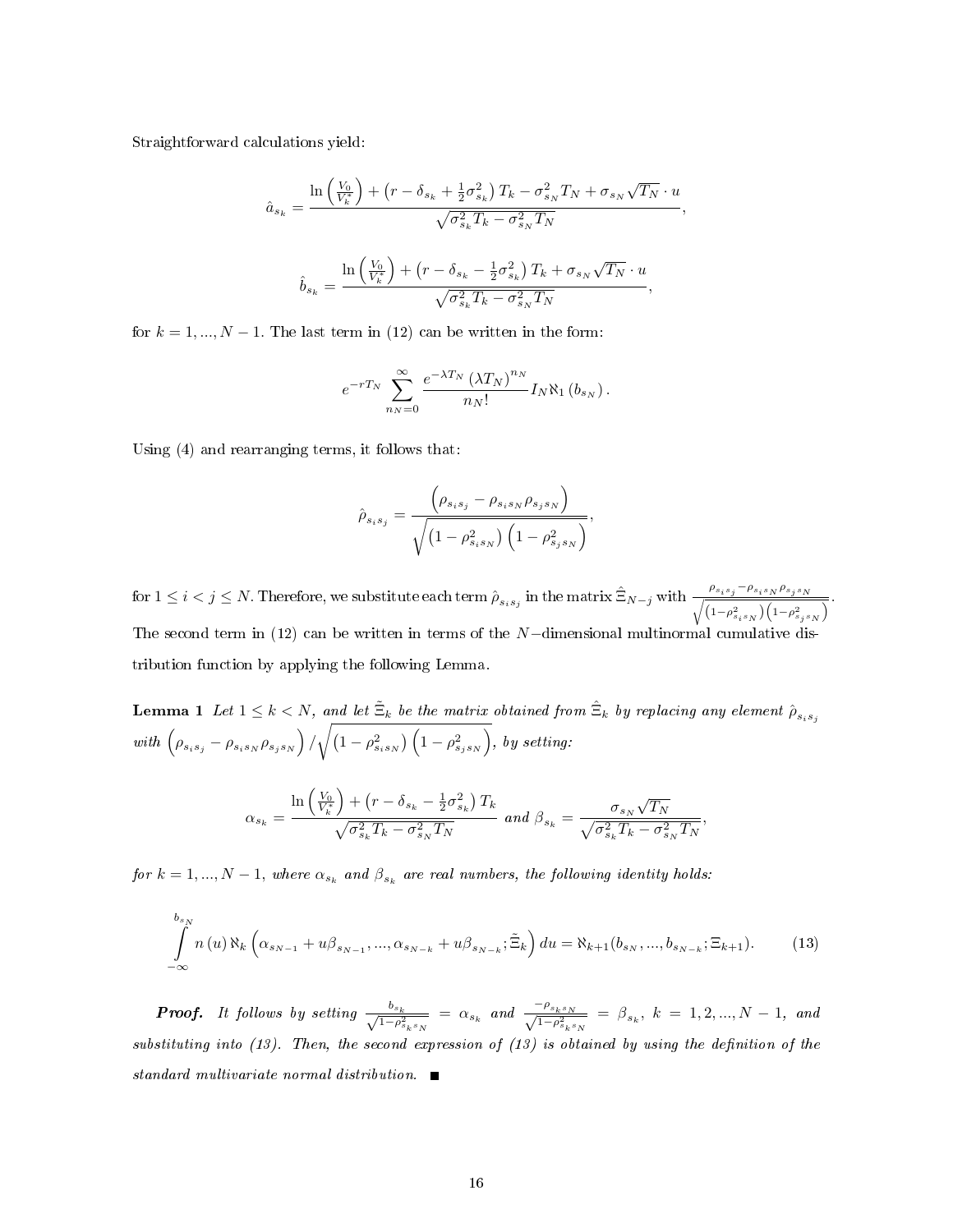Finally, we can write the first term in  $(12)$  in terms of the cumulative multivariate normal distribution using Lemma 1, after making the following substitution  $x = u - \sigma_{s_N} \sqrt{T_N}$ .

## 7.2 Proof of Proposition 2

In the proof we apply a change of numeraire<sup>17</sup>. To establish the proposition we need to calculate the dynamics of the process  $V^c = \frac{V}{I}$  under the new risk-neutral measure  $\tilde{\mathbb{Q}}$ . First, we determine  $dV = d\left(\frac{V}{I}\right)$  by applying Itô 's Lemma. Computing the derivatives:

$$
\frac{\partial V^c}{\partial t} = 0; \quad \frac{\partial V^c}{\partial V} = \frac{1}{I}; \quad \frac{\partial V^c}{\partial I} = -\frac{V}{I^2};
$$
  

$$
\frac{\partial^2 V^c}{\partial V^2} = 0; \quad \frac{\partial^2 V^c}{\partial I^2} = \frac{2V}{I^3}; \quad \frac{\partial^2 V^c}{\partial V \partial I} = -\frac{1}{I^2};
$$

and by substituting into Itô 's formula:

$$
dV^{c} = \frac{\partial V^{c}}{\partial t}dt + \frac{\partial V^{c}}{\partial V}dV + \frac{\partial V^{c}}{\partial I}dI + \frac{1}{2}\left[\frac{\partial^{2}V^{c}}{\partial V^{2}}\left(dV\right)^{2} + 2\frac{\partial^{2}V^{c}}{\partial V\partial I}dVdI + \frac{\partial^{2}V^{c}}{\partial I^{2}}\left(dI\right)^{2}\right]
$$
  
\n
$$
= \frac{1}{I}\left[(r - \lambda_{1}K_{1})Vdt + \sigma_{1}Vdz_{1}^{*} + (Y_{1} - 1)Vdq_{1}\right] - \frac{V}{I^{2}}\left[(r - \lambda_{2}K_{2})Idt + \sigma_{2}Idz_{2}^{*} + (Y_{2} - 1)Idq_{2}\right] + \frac{1}{2}\left\{-\frac{2}{I^{2}}\left[(r - \lambda_{1}K_{1})Vdt + \sigma_{1}Vdz_{1}^{*} + (Y_{1} - 1)Vdq_{1}\right]\left[(r - \lambda_{2}K_{2})Idt + \sigma_{2}Idz_{2}^{*} + (Y_{2} - 1)Idq_{2}\right] + \frac{2V}{I^{3}}\left[(r - \lambda_{2}K_{2})Idt + \sigma_{2}Idz_{2}^{*} + (Y_{2} - 1)Idq_{2}\right]^{2}\right\}.
$$

Neglecting all terms of order  $(dt)^{3/2}$ ,  $(dt)^2$  and above, leads to:

$$
dV^{c} = \left(r - \hat{\delta}\right)V^{c}dt + \sigma_{1}V^{c}dz_{1}^{*} - \sigma_{2}V^{c}dz_{2}^{*} + \left(Y_{1} - 1\right)V^{c}dq_{1} - \left(Y_{2} - 1\right)V^{c}dq_{2},\tag{14}
$$

where  $\hat{\delta} = r + \lambda_1 K_1 - \lambda_2 K_2 + \sigma_2^2 - \sigma_1 \sigma_2 \varphi_{12}$ .

Applying the log-transformation for  $I_t$ , under the risk-neutral measure  $\mathbb{Q}$ , it results that:

$$
I_{t} = I_{0} \exp \left\{ \left( r - \lambda_{2} K_{2} - \frac{\sigma_{2}^{2}}{2} \right) t + \sigma_{2} z_{2,t}^{*} + \sum_{i=1}^{q_{2,t}} \ln \left( Y_{2,i} \right) \right\}
$$
  
=  $I_{0} \exp \left\{ rt \right\} \cdot \exp \left\{ -\frac{\sigma_{2}^{2}}{2} t + \sigma_{2} z_{2,t}^{*} - \lambda_{2} K_{2} t + \sum_{i=1}^{q_{2,t}} \ln \left( Y_{2,i} \right) \right\}.$  (15)

<sup>17</sup>See, for example, Geman, El Karoui and Rochet (1995).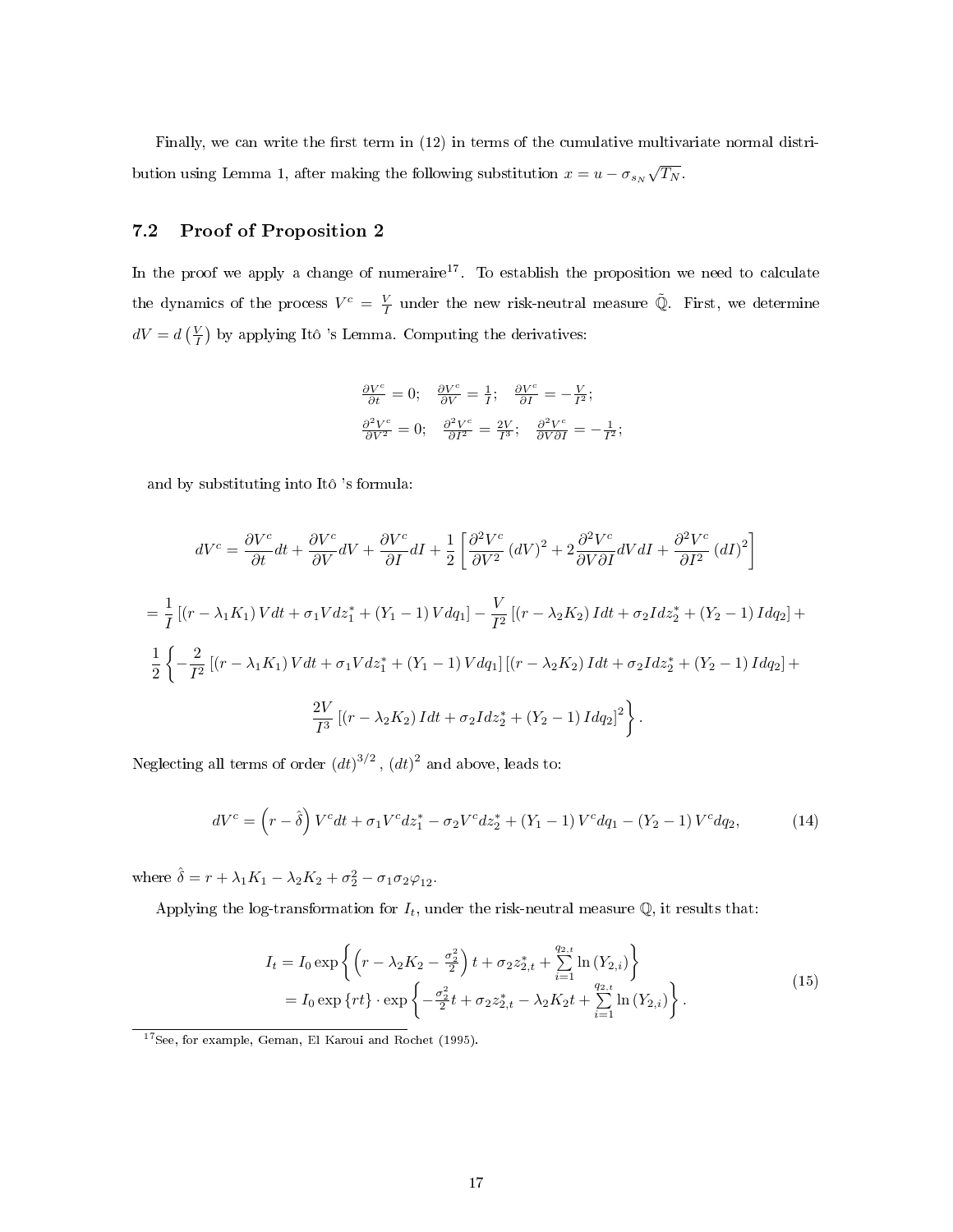In (15), we can interpret the expression:

$$
\exp\left\{-\frac{\sigma_{2}^{2}}{2}t+\sigma_{2}z_{2,t}^{*}-\lambda_{2}K_{2}t+\sum_{i=1}^{q_{2,t}}\ln\left(Y_{2,i}\right)\right\},\,
$$

as the Radon-Nikodym derivative of some equivalent measure  $\tilde{\mathbb{Q}}$  with respect to  $\mathbb{Q}$ , since it satisfies the condition:

$$
E^{\mathbb{Q}} \exp \left\{ -\frac{\sigma_2^2}{2} t + \sigma_2 z_{2,t}^* - \lambda_2 K_2 t + \sum_{i=1}^{q_{2,t}} \ln \left( Y_{2,i} \right) \right\} = 1,
$$

for all  $t \geq 0$ . Set:

$$
\frac{d\tilde{\mathbb{Q}}}{d\mathbb{Q}} = \exp\left\{-\frac{\sigma_2^2}{2}t + \sigma_2 z_{2,t}^* - \lambda_2 K_2 t + \sum_{i=1}^{q_{2,t}} \ln(Y_{2,i})\right\},\,
$$

hence, by simple substitution in (15) we can write:

$$
I_t = I_0 \exp\{rt\} \cdot \frac{d\tilde{\mathbb{Q}}}{d\mathbb{Q}}.
$$

By using the Girsanov's theorem, the process:

$$
d\tilde{z}_2 = dz_2^* - \sigma_2 dt,\t\t(16)
$$

is a Brownian motion under the new risk-neutral measure  $\tilde{\mathbb{Q}}$ . We, therefore, can write  $dz_1^*$  as:

$$
dz_1^* = \varphi_{12} dz_2^* + \sqrt{1 - \varphi_{12}^2} dz_3^*,\tag{17}
$$

where  $dz_3^*$  is a Brownian motion independent of  $dz_2^*$  under the measure Q. By using equations (16) and (17), we can now rewrite the evolution of the asset  $V^c$  under the new risk-neutral measure  $\tilde{Q}$ :

$$
dV^{c} = (\lambda_{2}K_{2} - \lambda_{1}K_{1}) V^{c}dt + \sigma_{c}V^{c}dz^{c} + (Y_{1} - 1)V^{c}dq_{1} - (Y_{2} - 1)V^{c}dq_{2},
$$

with the definitions  $\sigma_c = \sqrt{\sigma_1^2 + 2\sigma_2\sigma_1\varphi_{12} + \sigma_2^2}$  and  $\sigma_c dz^c = (\varphi_{12}\sigma_1 - \sigma_2) d\tilde{z}_2 + \sigma_1\sqrt{1 - \varphi_{12}^2} dz_3^*$  and where  $dz^c$  is a Brownian motion under the risk-neutral measure  $\tilde{Q}$ .

Given that the jump sizes  $Y_1$  and  $Y_2$  are lognormally distributed with parameters  $(\mu_{1,J}, \sigma_{1,J}^2)$  and  $(\mu_{2,J}, \sigma_{2,J}^2)$ , respectively, by applying the log-transformation for process  $V^c$  allows us to obtain the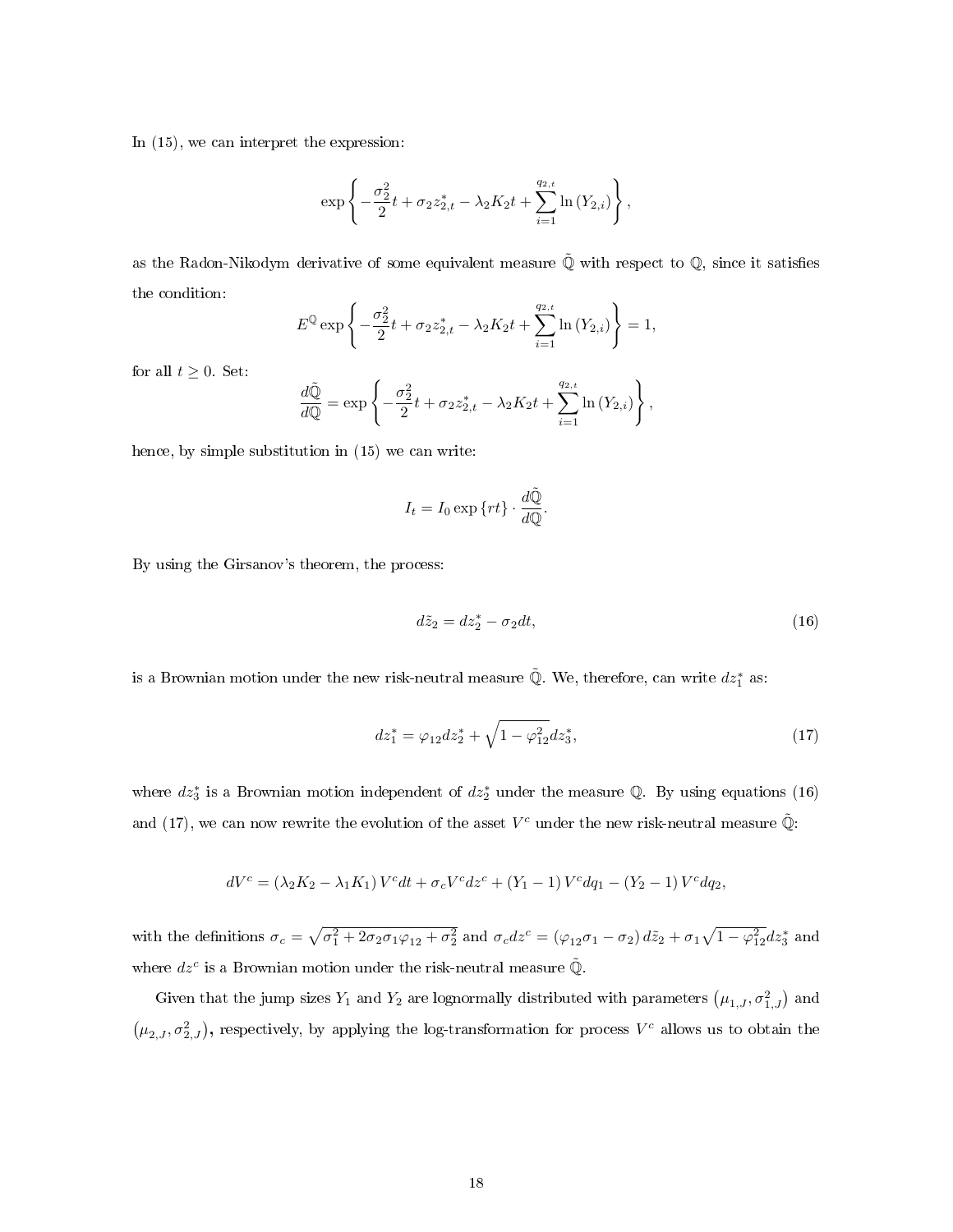explicit value of  $V^c$  under the risk-neutral measure  $\tilde{\mathbb{Q}}$ :

$$
V_t^c = V_0^c \exp \left\{ \left( \lambda_2 K_2 - \lambda_1 K_1 - \frac{1}{2} \sigma_c^2 \right) t + \sigma_c z_t^c + \sum_{i=1}^{q_{1,t}} \ln \left( Y_{1,i} \right) - \sum_{i=1}^{q_{2,t}} \ln \left( Y_{2,i} \right) \right\}.
$$

Therefore, the terminal price at time t under the risk-neutral pricing measure  $\tilde{\mathbb{Q}}$  and conditioned on the number of jumps n and m for the project value and investment cost in the time interval  $[0, t]$ , respectively, is:

$$
V_t^c = V_0^c \exp \left\{ \left( \lambda_2 K_2 - \lambda_1 K_1 - \frac{1}{2} \sigma_c^2 \right) t + \sigma_c z_t^c + \sum_{i=1}^n \ln \left( Y_{1,i} \right) - \sum_{i=1}^m \ln \left( Y_{2,i} \right) \right\}
$$
  
= 
$$
V_0^c e^{\left( \delta_{m,2} - \delta_{n,1} - \frac{1}{2} \sigma_{n,m}^2 \right) t + \sigma_{n,m} z_i^c},
$$

where:

$$
\delta_{i,j} = -\frac{i(\mu_{j,J} + \frac{1}{2}\sigma_{j,J}^2)}{t} + \lambda_j \left[ \exp\left(\mu_{j,J} + \frac{1}{2}\sigma_{j,J}^2\right) - 1 \right]
$$

and where  $\sigma_{n,m}^2 = \sigma_c^2 + \frac{n\sigma_{1,J}^2 + m\sigma_{2,J}^2}{t}$ .

Let  $I_{T_N} = I_0 e^{rT_N} \cdot \frac{d\tilde{\mathbb{Q}}}{d\mathbb{Q}}$  be the numeraire. Under the martingale approach, the value at time 0 of the European N−fold compound exchange option is given by the following expectation under the risk-neutral measure:

$$
W_N^c(V^c,0) = e^{-rT_N} E_0^{\mathbb{Q}} \left\{ I_{T_N} \cdot \max \left[ W_{N-1}^c(V^c,T_N) - p_N,0 \right] \right\},\,
$$

By conditioning on the number of jumps in the interval  $[0, T_N]$ , we obtain:

$$
W_N^c(V^c,0) = \sum_{n_N=0}^{\infty} \sum_{m_N=0}^{\infty} \frac{e^{-(\lambda_1 + \lambda_2)T_N} (\lambda_1 T_N)^{n_N} (\lambda_2 T_N)^{m_N}}{n_N! m_N!} I_0 e^{-\delta_{s_{2,N}} T_N} \times
$$
  
\n
$$
E_0^{\tilde{\mathbb{Q}}} \{ \max \left[ W_{N-1}^c(V^c, T_N) - p_N, 0 \right] | n_N, m_N \},
$$
\n(18)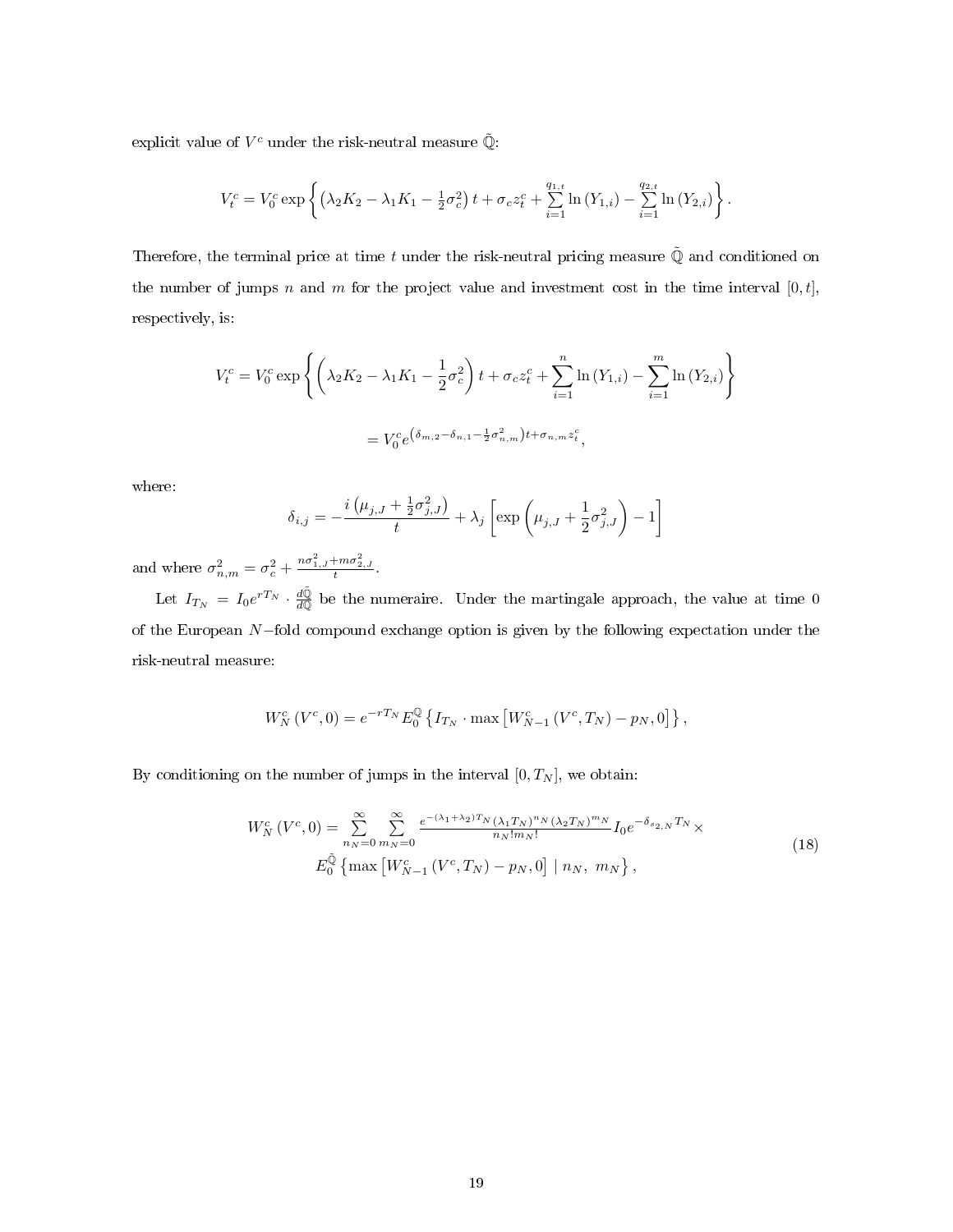where we know that  $W_{N-1}^c(V^c,T_N)$  is given by:

$$
\begin{split} &\prod_{j=1}^{N-1}\left[\sum_{n_{j}=0}^{\infty}\sum_{m_{j}=0}^{\infty}\frac{e^{-(\lambda_{1}+\lambda_{2})\tau_{j}}(\lambda_{1}\tau_{j})^{n_{j}}(\lambda_{2}\tau_{j})^{m_{j}}}{n_{j}!m_{j}!}\times \right.\\ &\left. V_{T_{N}}^{c}e^{-\left(\delta_{s_{1,1}}T_{1}-\delta_{s_{1,N}}T_{N}\right)}\aleph_{N-1}\left(c_{s_{1,N-1}s_{2,N-1}}\left(V^{c},T_{N}\right),...,c_{s_{1,1}s_{2,1}}\left(V^{c},T_{N}\right);\hat{\Phi}_{N-1}\right)\right]+\\ &-\sum_{j=1}^{N-1}\left\{\prod_{k=j}^{N-1}\left[\sum_{n_{k}=0}^{\infty}\sum_{m_{k}=0}^{\infty}\frac{e^{-(\lambda_{1}+\lambda_{2})\tau_{k}}(\lambda_{1}\tau_{k})^{n_{k}}(\lambda_{2}\tau_{k})^{m_{k}}}{n_{k}!m_{k}!}\times \right.\\ &\left. p_{j}e^{-\left(\delta_{s_{2,j}}T_{j}-\delta_{s_{2,N}}T_{N}\right)}\aleph_{N-j}\left(d_{s_{1,N-1}s_{2,N-1}}\left(V^{c},T_{N}\right),...,d_{s_{1,j}s_{2,j}}\left(V^{c},T_{N}\right);\hat{\Phi}_{N-j}\right)\right]\right\}, \end{split}
$$

and:

$$
d_{s_{1,k}s_{2,k}}\left(V^{c},T_{N}\right) = \frac{\ln\left(\frac{V^{c}_{T_{N}}}{V^{c*}_{k}}\right) + \left(\delta_{s_{2,k}} - \delta_{s_{1,k}} - \frac{1}{2}\sigma_{s_{1,k}s_{2,k}}^{2}\right)T_{k} - \left(\delta_{s_{2,N}} - \delta_{s_{1,N}} - \frac{1}{2}\sigma_{s_{1,N}s_{2,N}}^{2}\right)T_{N}}{\sqrt{\sigma_{s_{1,k}s_{2,k}}^{2}T_{k} - \sigma_{s_{1,N}s_{2,N}}^{2}T_{N}}},
$$
\n
$$
c_{s_{1,k}s_{2,k}}\left(V^{c},T_{N}\right) = d_{s_{1,k}s_{2,k}}\left(V^{c},T_{N}\right) + \sqrt{\sigma_{s_{1,k}s_{2,k}}^{2}T_{k} - \sigma_{s_{1,N}s_{2,N}}^{2}T_{N}}.
$$

Finally, equation (18) can be written in integral form as in (12) and solved in a very similar way. The result in Proposition 2 follows.

## References

- [1] Agliardi, E., Agliardi, R., 2005. A closed-form solution for multicompound options. Risk Letters 1 (2), 1-2.
- [2] Agliardi, R., 2009. The quintessential option pricing formula under Lévy processes. Applied Mathematics Letters 22, 1626-1631.
- [3] Amin, K. I., 1993. Jump-diffusion option valuation in discrete time. Journal of Finance, 48, 1833-1863.
- [4] Black, F., Scholes, M. S., 1973. The pricing of options and corporate liabilities. Journal of Political Economy, 83, 637-659.
- [5] Boyarchenko S., I., 2004. Irreversible decisions and record-setting news principles. American Economic Review, 94 (3), 557-568.
- [6] Carr, P., 1988. The valuation of sequential exchange opportunities. Journal of Finance, 5, 1235- 1256.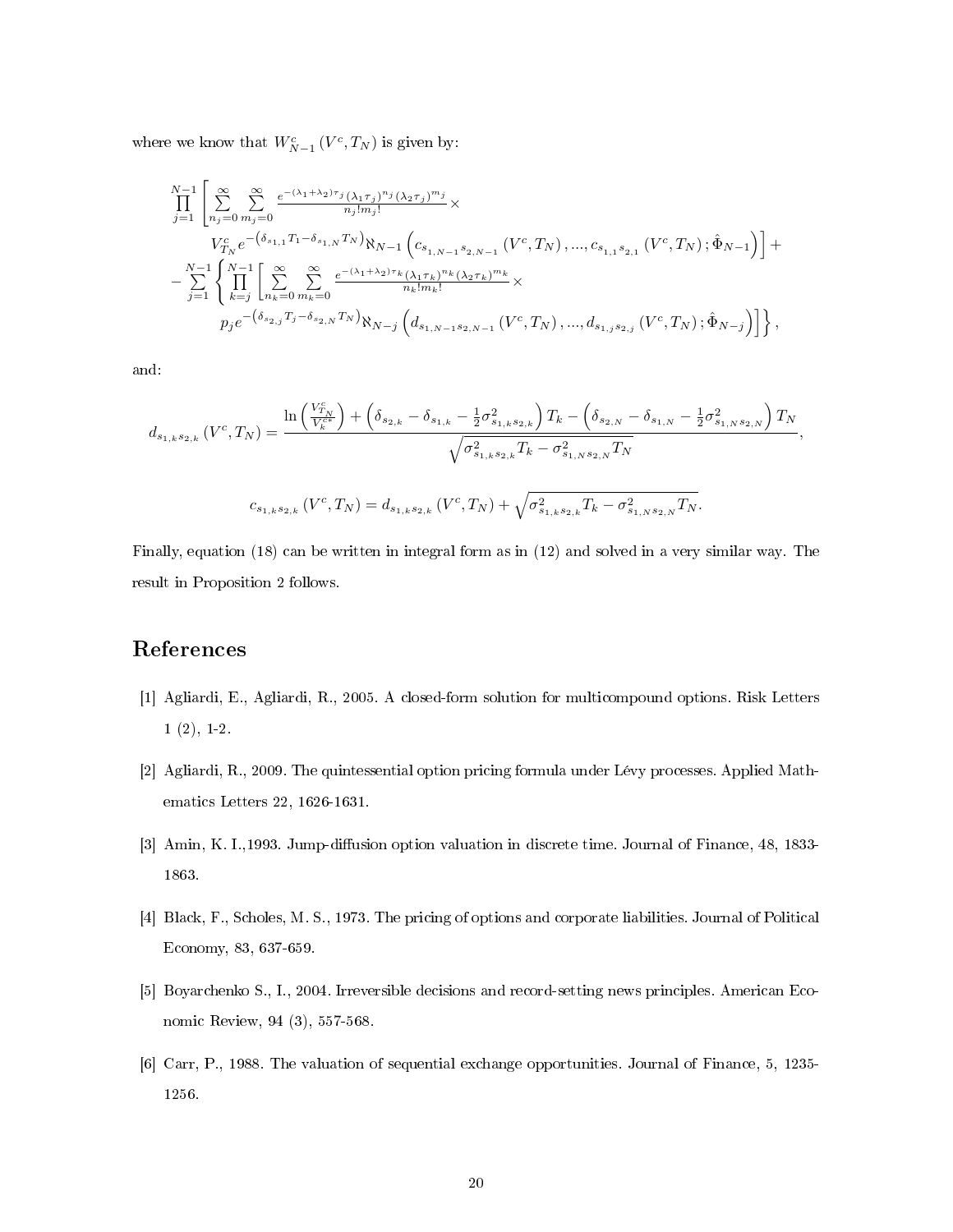- [7] Cassimon, D., Engelen, P., J., Thomassen, L., Van Wouwe, M., 2004. The valuation of a NDA using a 6-fold compound option. Research Policy, 33, 41-51.
- [8] Cortellezzi, F., Villani, G., 2009. Valuation of R&D sequential exchange options using Monte Carlo approach. Computational Economics, 33, 209-236.
- [9] Geman, H., El Karoui, N., Rochet, J-C., 1995. Changes of numéraire, changes of probability measure and option pricing. Journal of Applied Probability, 32, 443-458.
- [10] Geske, R., 1979a. The valuation of compound options. Journal of Financial Economics, 7, 63-81.
- [11] Gukhal, C. R., 2004. The compound option approach to American options on jump-diffusions. Journal of Economic Dynamics & Control, 28, 2055-2074.
- [12] Harrison, J. M., Kreps, D. M., 1979. Martingales and arbitrage in multiperiod securities markets. Journal of Economic Theory, 20, 381-408.
- [13] Lajeri-Chaherli, F., 2002. A note on the valuation of compound options. Journal of Futures Markets, 22 (11), 1103-1115.
- [14] Lee, J., Paxson, D. A., 2001. Valuation of R&D real American sequential exchange options. R&D Management 31, 191-201.
- [15] Lee, M-Y., Yeh F-B., Chen A-P., 2008. The generalized sequential compound options pricing and sensitivity analysis. Mathematical Social Sciences, 55, 38-54.
- [16] Lindset, S., 2007. Pricing American exchange options in a jump-diffusion model. Journal of Futures Market, 27, 257-273.
- [17] Martzoukos, S., H., Trigeorgis, L., 2002. Real (investment) options with multiple sources of rare events. European Journal of Operational Research, 136, 696-706.
- [18] Merton, R. C., 1973. Theory of rational option pricing. Bell Journal of Economics, 4, 141-183.
- [19] Merton, R. C., 1976. Option pricing when underlying stock returns are discontinuous. Journal of Financial Economics, 3, 124-144.
- [20] Mordecki, E., 2002. Optimal stopping and perpetual options for Lévy processes. Finance and Stochastics, 6, 473-493.